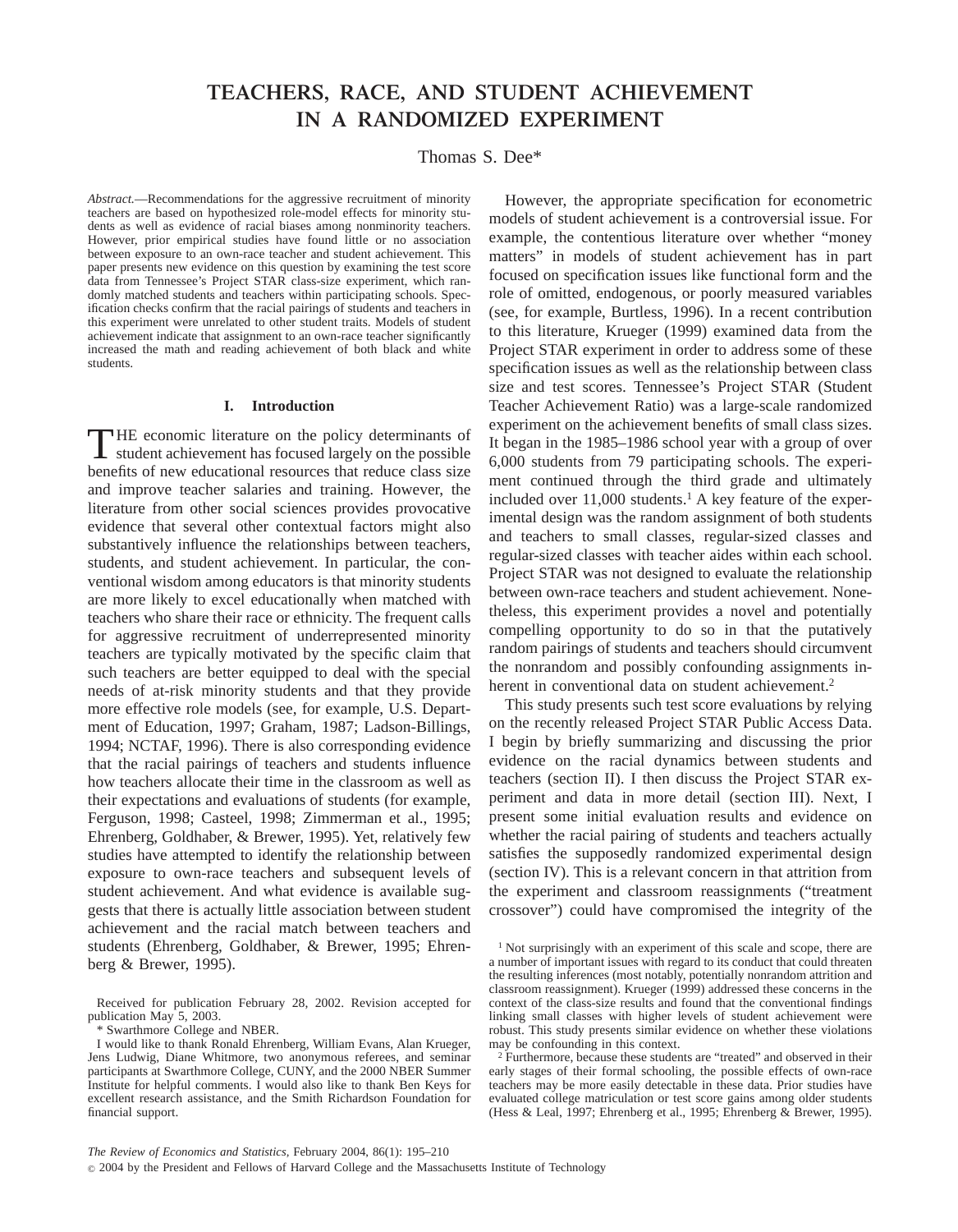experimental design (Krueger, 1999; Hanushek, 1999). The empirical results presented here suggest that these issues are not problematic in this context. In particular, auxiliary regressions indicate that the within-school variation in exposure to an own-race teacher was uncorrelated with other important student traits (such as small-class assignment, age, and free-lunch status). $3$  I then present a broader set of empirical evidence on the achievement effects of exposure to an own-race teacher (section V). In brief, these results indicate that assignment to an own-race teacher was associated with substantive gains in achievement for both black and white students. More specifically, these results suggest that a year with an own-race teacher increased math and reading scores by roughly 2 to 4 percentile points.<sup>4</sup> Notably, the estimated achievement gains associated with an ownrace teacher exist for nearly all groups of students defined by race and gender. However, these effects also appear to vary in intriguing ways with respect to other student, teacher and classroom characteristics (such as free-lunch status, teacher experience and class size) and to be additive over time.

I also discuss and examine a fundamental ambiguity regarding the strong associations between student achievement and assignment to an own-race teacher. Specifically, a critically important concern is whether inferences about the effects associated with a teacher's race are biased by the unobserved dimensions of teacher quality. The randomized pairing of students and teachers only assured that the *students'* unobserved propensity for achievement is uncorrelated with their teacher's race. However, the variation in unobserved *teacher* quality could still impart biases to the extent that it varies systematically with a teacher's race. Although it is difficult to address this concern definitively, I examine its empirical relevance in several ways, including evaluating specifications that introduce classroom fixed effects.5 The results suggest that unobserved teacher quality does not impart confounding biases, particularly with respect to mathematics achievement and white students. In

section VI, I conclude by summarizing this study's results and speculating briefly about their implications for policy and further research.

#### **II. Teachers and Race**

Three concerns have dominated discussions of educational policy regarding teachers in recent years. First, a shortage of teachers has been observed since the 1980s. This shortage has been exacerbated in recent years by the retirement of older baby-boomer teachers while the echo of the baby boom has simultaneously increased school enrollments (U.S. Department of Education, 1997). Second, there is evidence that the ability of those choosing to become teachers has been in decline (see, for example, Murnane et al., 1991; Corcoran, Evans, & Schwab, 2002). The third frequently cited concern is a decline in the proportion of teachers who belong to minorities. Minorities have been historically underrepresented among teachers, and with the pattern of projected retirements and the expected relative growth of minority enrollments, this ostensibly problematic situation is expected to worsen. These stylized facts regarding teachers have motivated recommendations for renewed efforts at recruiting and retaining teachers, particularly those who belong to racial and ethnic minorities (NCTAF, 1996; U.S. Department of Education, 1997; Graham, 1987; Ladson-Billings, 1994). A maintained assumption underlying these recommendations is that minority teachers would be particularly adept at educating the growing population of minority students. Given that minority students are more likely to be at risk for academic failure, it is perhaps not surprising that less attention has been paid to whether minority teachers might be less effective teachers of nonminority students.6

In a recent survey article, Ferguson (1998) concludes that the racial dynamics between students and teachers do appear to influence educational achievement. However, he also notes that the magnitudes of these effects are uncertain and that the possible structural mechanisms are complicated and sometimes based on thin evidence. The prior literature offers at least two general explanations for why the racial pairing of students and teachers might exert an important influence on student achievement. These explanations are not mutually exclusive. One class of explanations involves what could be called *passive* teacher effects. These effects are simply triggered by a teacher's racial presence and not by explicit teacher behaviors. For example, one frequently cited reason for the relevance of a teacher's race is that, by its mere presence, a teacher's racial identity generates a sort of role-model effect that engages student effort, confidence, and enthusiasm (see, for example, King, 1993; Clewell & Villegas, 1998). For underprivileged black students, the presence of a black teacher may encourage them to update their prior beliefs about their educational possibilities. Sim-

<sup>&</sup>lt;sup>3</sup> Furthermore, concerns about the possible biases due to reassignment and attrition are also addressed here in two other ways. One is by evaluating test score equations that include imputed data for students who left the experiment (Krueger, 1999). The other is by generating 2SLS estimates of the effect of own-race teachers where the instrumental variable is a measure of the teacher race a student would have had in the absence of treatment crossover (that is, the "intent to treat"). The uniformity of the results based on these models suggests that experimental violations are not confounding in this context.

<sup>&</sup>lt;sup>4</sup> It is difficult to quantify the benefits of these test score gains. However, a comparison with other estimated effects suggests these effects are sizable. More specifically, these estimated effects are often comparable to those associated with a small-class assignment (around 4 percentile points) and are large in comparison with the observed black-white test gap (around 6 to 9 percentile points) as well as the test differences between students who do and do not receive free lunches (around 11 percentile points).

<sup>5</sup> I also present qualified, indirect evidence on this issue by discussing the racial variation in teacher observables associated with student achievement and by examining the estimated effects of own-race teachers across schools that may have different abilities to recruit and retain high-quality teachers.

<sup>6</sup> However, because this study presents models of achievement among white and black students separately, it provides evidence on this issue.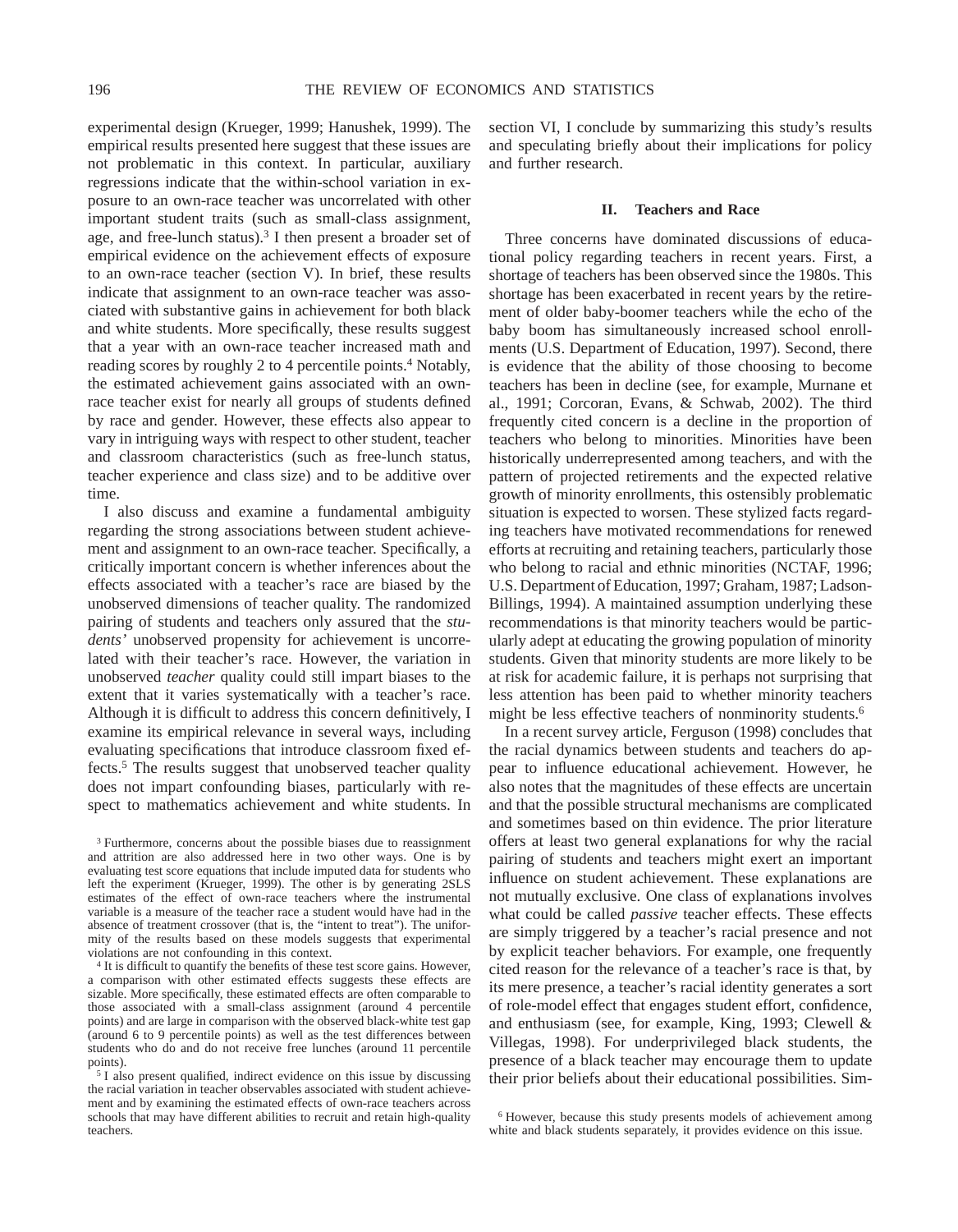ilarly, students may feel more comfortable and focused in the presence of an own-race teacher regardless of the teacher's actual behavior. Although the existence of such role-model effects is frequently assumed in commentaries on educational policy, there is actually little direct empirical support (Cizek, 1995).

Another possibly relevant sort of passive teacher effect is *stereotype threat* (Steele, 1997). This hypothesized mechanism is based on the assumption that academic identification (that is, seeing self-worth in academic achievement) is critically important for sustaining educational development. Stereotype threat refers to the possibility that, in situations where students perceive stereotypes might attach (for example, black students with white teachers), they experience an apprehension that retards their academic identification and subsequent achievement. Experimental evidence based on students at a selective university appears to confirm the existence of race-based stereotype threat. For example, black students underperformed relative to white students on items from the verbal Graduate Records Examination (GRE) when told beforehand that the test was diagnostic of ability (Steele, 1997). Furthermore, test score comparisons indicated that stereotype threat was triggered for the black students merely by introducing a pretest demographic questionnaire that recorded race (Steele, 1997). However, it is not yet clear whether this intriguing phenomenon exists among students in elementary and secondary settings (Ferguson, 1998).

A second class of explanations for the educational benefits of own-race teachers points to *active* teacher effects: race-specific patterns of behavior among teachers. In particular, it may be that in allocating class time, in interacting with students, and in designing class materials, teachers are more oriented towards students who share their racial or ethnic background. The limited amount of evidence from experimental studies suggests that this does occur (Ferguson, 1998). For example, one study placed white teachers in a teaching environment where they could not observe the student directly and found that they provided less coaching and briefer, less positive feedback when told beforehand that the student was black (Taylor, 1979). Similarly, studies based on observations from actual classrooms often find that black students with white teachers receive less attention, are praised less, and are scolded more than their white counterparts.7 Unfortunately, the reduced-form test score models presented here cannot meaningfully distinguish between the passive and active hypotheses for why own-race teachers might be educationally relevant. In the concluding section, I argue that our limited understanding of why race might matter in classrooms implies an important caveat with respect to related policy recommendations.

Although there is a seeming consensus on the importance of race in student-teacher interactions, there is surprisingly little clear evidence on the presumed implications for student achievement. For example, in a recent study, Hess and Leal (1997) found that the share of minority faculty in urban school districts is positively correlated with college matriculation rates. But Hess and Leal (1997) correctly noted that partial correlations linking own-race teachers with improved student outcomes may be very misleading. More specifically, they suggested that a high proportion of minority faculty can proxy for important but unobserved districtspecific determinants of student achievement. Similarly, Ehrenberg and Brewer (1995), in a study examining the classic Coleman data from the 1960s, demonstrated that black teachers are associated with improved test scores among black students. However, they also recognized the ambiguity of these partial correlations and actually found that these effects are not robust in models that correct for the simultaneous determination of teacher characteristics.<sup>8</sup> Ehrenberg et al. (1995) reconsidered these questions using more recent data from the National Education Longitudinal Study of 1988 (NELS-88). As in prior educational studies, they found evidence that subjective teacher evaluations of students are often higher when student and teacher race coincide.9 However, they found almost no evidence that the racial pairings of students and teachers influenced the test score gains among NELS-88 respondents. Because the publicuse NELS-88 data do not include geographic identifiers, they did not attempt to address the endogeneity of teacher characteristics. It is important to note that the lack of a partial correlation between racial pairing and student achievement, such as that reported by Ehrenberg et al. (1995), could also reflect a negative bias imparted by omitted or endogenous regressors. For example, if minority faculty sought out or were more likely to be assigned to at-risk minority students, naive estimates of their impact on student outcomes would understate the true effects.10 In the absence of compelling instrumental variables, the uncertain biases inherent in inferences based on observational data represent a seemingly intractable problem for evaluating the

<sup>7</sup> See Casteel (1998) for recent evidence on biases in teacher behavior as well as a brief overview of this literature. Ferguson (1998) is careful to point out that the nonexperimental evidence suggests the absence of unconditional race neutrality but that it is difficult to assess teacher biases conditional on student behaviors.

<sup>8</sup> But they also find that the evidence of lower score gains among white students with black teachers is more robust. However, in general, the quality of their identification strategy for endogenous teacher characteristics may be suspect, for it relies on variables that could presumably influence student achievement (such as, family traits, county or SMSA variables, and starting teacher salary).

<sup>&</sup>lt;sup>9</sup> Actually, they exhaustively study the influence of interactions between race, gender, and ethnicity. However, the focus of this study is race alone. Almost all Project STAR students and teachers are black or non-Hispanic whites, and almost all teachers are female.

<sup>&</sup>lt;sup>10</sup> This is similar to the potential bias in conventional class-size studies: if at-risk students are more likely to be assigned to small classes, naive evaluations can understate the impact of the smaller classes. Ehrenberg et al. (1995) also note that the use of gains in student test scores (as opposed to test score levels) may exacerbate measurement error and lead to attenuated estimates.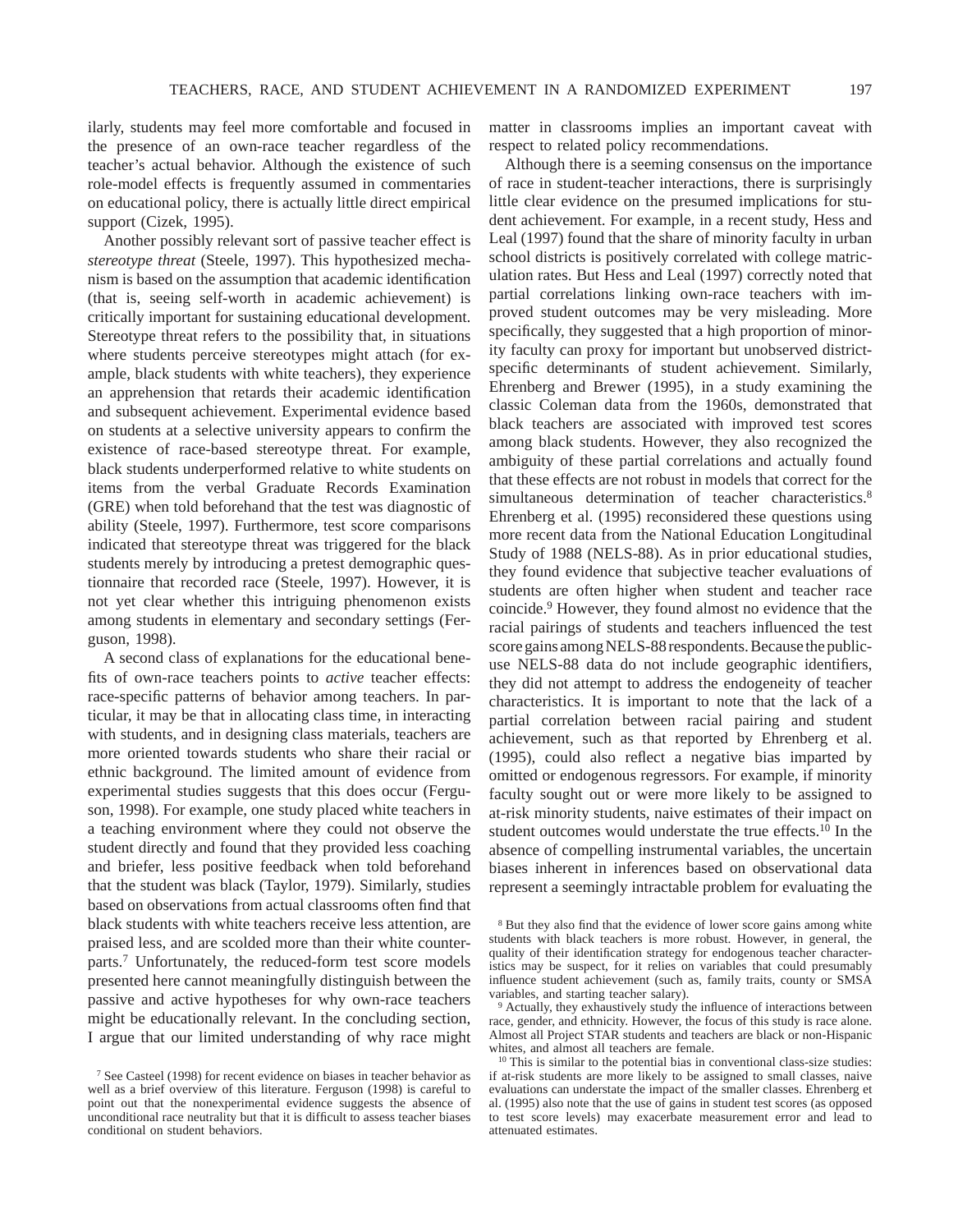educational impact of own-race teachers. For this reason, the putatively random pairings of Project STAR students and teachers provide a unique opportunity to identify the possible links between student and teacher race and student outcomes.

## **III. Tennessee's Project STAR**

In the spring of 1985, the Tennessee Legislature authorized \$3 million for the first year of a 4-year study of class size that began with kindergarten students that fall (Word et al., 1990). In the first year of the study, 79 schools (and over 6,000 students) participated. Over the 4-year study, roughly 11,600 students participated, approximately 2200, 1600, and 1200 entering in the first, second, and third grades respectively (Krueger,  $1999$ ).<sup>11</sup> The participating schools were drawn from around the state and, by legislative mandate, included inner-city and suburban schools from larger metropolitan areas (such as Knoxville, Nashville, Memphis, and Chattanooga) as well as rural schools and urban schools from smaller towns. Recognizing that schools around the state differed in substantive ways that are inherently difficult to quantify, a within-school experimental design was chosen. This implied that smaller schools were necessarily excluded. Participating schools had to have enough students in a given grade so that three class types—a small class of 15 students and two regular-size classes of 22 (one with a teacher's aide)—could be formed (Mosteller, 1995). Students and teachers within participating schools were randomly matched to the three class types. It was originally intended that, once assigned, a student would keep their class type through third grade so that cumulative effects could be identified. However, over the course of the 4-year study, this pure experimental design was potentially compromised by both class-type reassignment and student attrition. The next section discusses these issues in more detail and presents evidence on the extent to which they might confound these evaluations. For more detailed discussions of the Project STAR experiment in general, see Word et al. (1990), Mosteller (1995), and Krueger (1999).

The empirical results presented here are based on the Project STAR public-access data. Given the very limited number of Hispanic, Asian, and American Indian Project STAR participants, these data were edited to include only those observations from black and white non-Hispanic students with black and white non-Hispanic teachers. The implied reductions in sample size were quite modest. For example, among the 6,325 kindergarten students this eliminated only 95 observations.<sup>12</sup> A small number of observations with missing data on key observed characteristics (for

TABLE 1.—STUDENT TRAITS BY STUDENT AND TEACHER RACE, POOLED PROJECT STAR K-3 DATA

|                   |            | White Students |            | <b>Black Students</b> |
|-------------------|------------|----------------|------------|-----------------------|
| Student Variable  | Teacher of | Teacher of     | Teacher of | Teacher of            |
|                   | Own Race   | Other Race     | Own Race   | Other Race            |
| Mathematics score | 56.7       | 50.0           | 40.7       | 37.6                  |
|                   | (27.8)     | (28.5)         | (27.6)     | (26.7)                |
| Reading score     | 56.9       | 51.5           | 39.9       | 37.6                  |
|                   | (28.0)     | (28.9)         | (26.1)     | (26.5)                |
| Small class       | 0.31       | 0.29           | 0.30       | 0.27                  |
|                   | (0.46)     | (0.45)         | (0.46)     | (0.44)                |
| Female student    | 0.48       | 0.48           | 0.50       | 0.49                  |
|                   | (0.50)     | (0.50)         | (0.50)     | (0.50)                |
| Born before 1980  | 0.36       | 0.38           | 0.35       | 0.37                  |
|                   | (0.48)     | (0.49)         | (0.48)     | (0.48)                |
| Free lunch        | 0.33       | 0.33           | 0.82       | 0.81                  |
|                   | (0.47)     | (0.47)         | (0.39)     | (0.40)                |
| Sample size       | 15,033     | 922            | 3,542      | 4.386                 |

Notes: Standard deviations are reported in parentheses. Observed student characteristics are defined for the 23,883 student observations with math scores. The reading test is defined for 23,544 student observations.

example, age, gender, and free-lunch status) were also deleted (among them, for example, five of the kindergarten students). Observations were also omitted simply because test score data were unavailable (largely due to student absenteeism). For example, test score data were available for only approximately 5,900 kindergarten students.

The test scores available in these data are the scaled scores from the Stanford Achievement Tests (SAT) in math and reading, which were given in later March and early April of each study year. As in Krueger (1999), the test outcomes modeled here are the percentile ranks based on these scores. More specifically, because the two tests differed across grades, percentile ranks specific to each grade were computed for each subject test. Pooling the individual observations over the 4 years leads to 23,883 observations on the math test and 23,544 on the reading test (table 1). Aggregating the data in this way is useful in that it increases the statistical precision and allows us to consider the effects of cumulative exposure to an own-race teacher.

Interestingly, the means in table 1 uniformly indicate that test scores among both black and white students were higher for those assigned to an own-race teacher. However, those simple differences should be considered suspect, for they rely in part on unadjusted comparisons across schools. The key observed student characteristics available in these data include a school identifier; class type assignment; student race, gender, and age (here represented by a binary indicator for a birth year prior to 1980); and an indicator for whether the student received free lunches in their entry year (table 1). Roughly two-thirds of the students in the sample were white. It should be noted that the free-lunch variable is based on receipt, not eligibility, but is still particularly useful in that it provides the only available information on the students' socioeconomic background.

The available teacher information includes race, years of experience, education, and merit pay status. Notably,

<sup>&</sup>lt;sup>11</sup> The number of first-grade entrants was fairly large, because kindergarten was not required.

<sup>&</sup>lt;sup>12</sup> Only 30 kindergarten students were neither black nor white; 3 more had missing race/ethnicity data. All the kindergarten teachers for whom data were available were identified as white or black. However, teacher race was missing for 62 kindergarten students.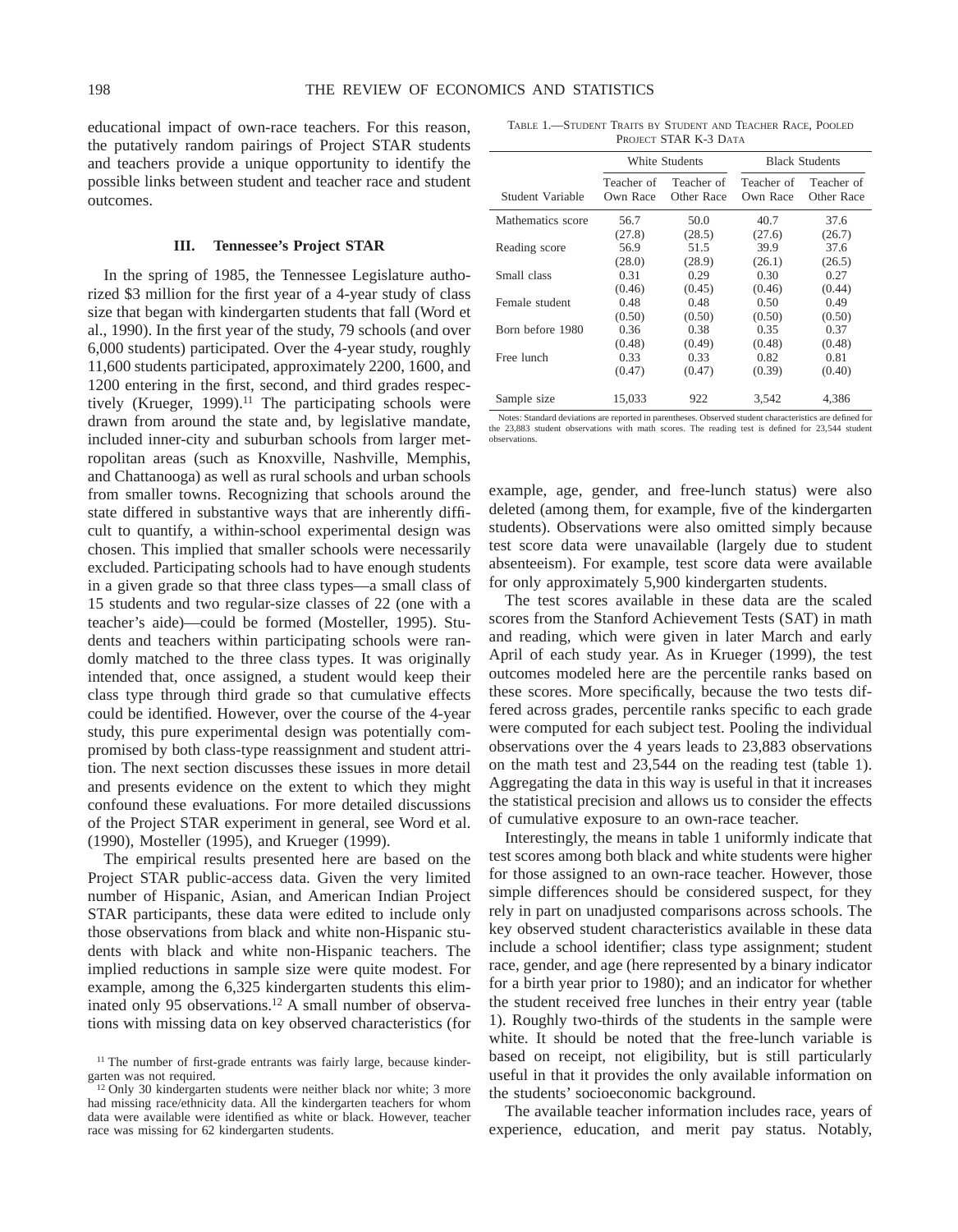teacher gender is not included on the public-use data. In all likelihood, this was intended to preserve confidentiality, for almost none of the teachers were male.13 This does limit the generalizability of this study somewhat, because gender may generate some heterogeneity in the race-based interactions between students and teachers.

Each student's exposure to an own-race teacher is represented in two ways in this study. The main approach is simply to identify whether each student had an own-race teacher in their current academic year. However, some models will address the cumulative effects of student exposure to an own-race teacher through the use of an unrestrictive set of binary indicators for 1 to 4 years of exposure (with no exposure as the reference). On average, 94% of white students had an own-race teacher in their current academic year, whereas only 45% of black students did (table 1). However, these unconditional means mask an interesting pattern of heterogeneity across schools. For example, in the 16 participating city schools, roughly 97% of the students and half of the teachers were black, whereas in the 7 urban and 38 rural schools, 93% of the students and 97% of the teachers were white. The 18 suburban schools were more integrated with 38% of the students and 26% of the teachers being black.14

An important specification issue in this study involves the potential bias in the estimated effects associated with a teacher's race due to the unobserved dimensions of teacher quality.15 Therefore, the available data on observed teacher traits typically associated with quality (education, experience, merit pay status) may facilitate important robustness checks. Each teacher's education is measured here by a binary indicator for having some type of graduate degree (for example, MS, MA, EdS, or PhD) with the reference category comprising those who have only a bachelor's degree. Roughly 38% of students were assigned to a teacher with a graduate degree. Teaching experience is measured in years (a quadratic term is also included in regression models). On average, students were assigned to teachers with nearly 12 years of experience. Another binary indicator identifies teachers recognized by Tennessee's contemporaneous merit pay plan, the Career Ladder Evaluation System (Dee & Keys, 2003). Roughly 90% of students were assigned to teachers who participated in Tennessee's career ladder. Whether such merit pay programs can systematically identify and reward good teachers is actually a controversial issue (Murnane & Cohen, 1986; Ballou, 2001). However, Tennessee's program was considered a relatively sophisticated one in that it blended pecuniary and professional rewards and relied on several teaching evaluation instruments (including classroom observation).16 Nonetheless, its usefulness as a proxy for teacher quality appears to be somewhat limited. Dee and Keys (2003) find that Tennessee's merit pay program had only mixed success in rewarding teachers who raised the average level of classroom achievement.

#### **IV. Threats to Validity**

Project STAR arguably provides a unique and compelling opportunity for making reliable inferences about the determinants of student achievement. However, a number of factors could also attenuate the generalizability of inferences based on these experimental data. For example, the estimated effects associated with class-size assignments could be biased by the ways students and teachers adjust their behavior in response to the knowledge that they have been assigned to a particular experimental group (the Hawthorne and John Henry effects). The "external validity" of the experiment may also be limited because the study had almost no male teachers, excluded smaller schools and included only young students in Tennessee. A caveat about the external validity of focusing on Tennessee students may be more relevant in this study than in a class-size study, in that the links between own-race teachers and student achievement could reflect Tennessee-specific cultural factors that to some degree will not generalize to other schools. But perhaps even more important are the possible threats to the internal validity of causal inferences based on the experiment. As noted earlier, like any social experiment, Project STAR had some notable and potentially problematic complications in its execution. For example, because of parental complaints, students in the regular-size classes were randomly reassigned to regular-size classes with and without teacher aides at the beginning of first grade.<sup>17</sup> Assignments to small classes were generally unaffected by this rerandomization. However, roughly 10% of students were also moved between small and regular class assignments, largely because of complaints or behavioral problems. Furthermore, attrition from the study was fairly high. This attrition could reflect conventional family mobility, grade repeating and advancing, and possibly nonrandom responses to class assignments.18

Fortunately, the threats to the validity of inferences about class-size effects should not be as serious for inferences about the effects associated with a teacher's race. For

<sup>&</sup>lt;sup>13</sup> Krueger (1999, appendix table) reports that none of the kindergarten or first-grade teachers are male, whereas 1% and 3% of the second-grade and third-grade teachers are.

<sup>14</sup> I discuss and examine how the effects associated with own-race teachers vary across more and less segregated schools.

<sup>&</sup>lt;sup>15</sup> The empirical relevance of this concern is discussed in more detail in section V.

<sup>16</sup> Brandt (1995) praised Tennessee's approach as "perhaps the country's most comprehensive experiment in summative evaluation."

<sup>&</sup>lt;sup>17</sup> Initial evaluations based on the kindergarten students indicated that the addition of teacher aides had no impact on student achievement.

<sup>18</sup> Krueger (1999) concludes that the class-size effects in Project STAR are not compromised by these problems. The effects of sample attrition were addressed through the use of imputed test scores. The implications of reassignment were addressed through the use of IV estimates that employ a student's original assignment as an instrumental variable for current class size. And the existence of class-size effects among those assigned to regular classes suggests the absence of Hawthorne and John Henry effects.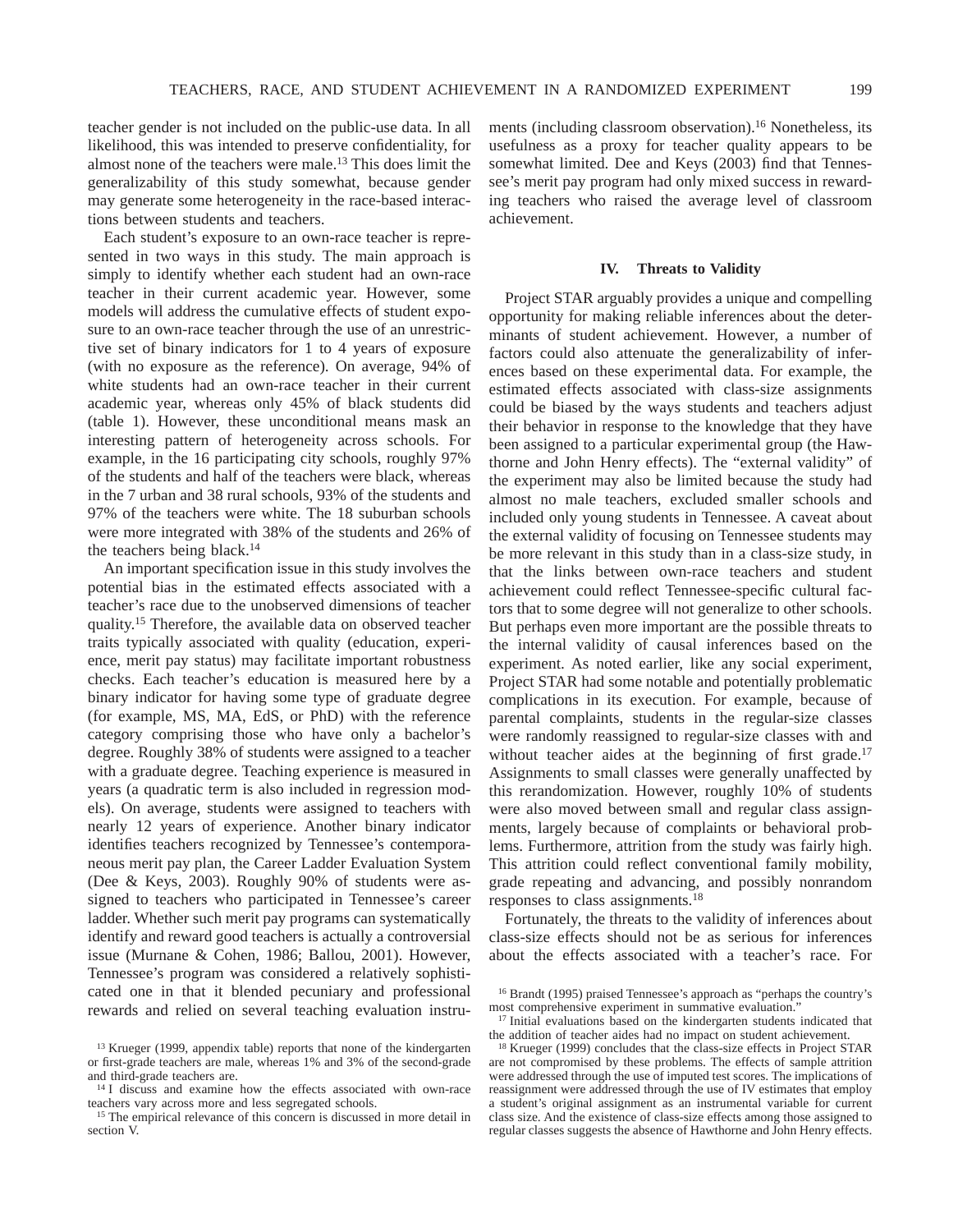example, nonrandom attrition or class reassignment would seem less likely to be problematic in this context than in a high-profile study of class-size effects. When parents chose a school, they presumably had fairly sound prior expectations regarding the conditional probability that their child would be assigned an own-race teacher. And, because teachers and students would be reassigned in the next academic year, the racial pairings in a given year do not provide a particularly strong incentive for attrition. In contrast, a student's assignment to small or large classes was intended to persist through the third grade. Furthermore, the reactive effects associated with the participants' knowledge that they have a particular experimental assignment should not be relevant, for the racial dynamics between students and teachers were not a focus of the study. Nonetheless, it is important to consider whether Project STAR's deviations from an ideal experimental design might confound this study's inferences, which link assignments to an own-race teacher with higher test scores. Notably, the likely direction of biases introduced by nonrandom attrition or class reassignment is uncertain a priori. They could plausibly result in estimates that overstate or understate the true effect of an own-race teacher. For example, if the decision to move a child to an own-race teacher partly reflects unobserved family or parental priors that harm student achievement (such as ignorance, intolerance, or poor socialization), the results presented here will understate the academic benefits of an own-race teacher. In contrast, to the extent that parents who tend to provide strong academic support for their child are also more likely to seek out an own-race teacher, the results presented here will overstate the benefits of such teachers. Clearly, the latter of these possibilities is the more relevant given the pattern of results reported here.

These concerns are evaluated here in several ways. One is by presenting results based only on the kindergarten data, which were relatively unaffected by these experimental problems (Word et al., 1990; Krueger, 1999). A second approach is based on considering ad hoc regressions that evaluate the randomness of the within-school racial pairings by assessing the association between observed student traits and assignment to an own-race teacher. These approaches are combined in the kindergarten results presented in table 2. The first column of table 2 reports the results of an OLS regression where the dependent variable is a binary indicator for whether the kindergarten student had an own-race teacher.19 The regressors in this model are five basic student traits and school fixed effects. These results indicate that

| TABLE 2.—OWN-RACE TEACHERS AND TEST SCORES, KINDERGARTEN |                 |  |  |
|----------------------------------------------------------|-----------------|--|--|
|                                                          | <b>STUDENTS</b> |  |  |

|                     |            | Dependent Variable    |              |
|---------------------|------------|-----------------------|--------------|
| Variable            | Teacher of | <b>Mathematics</b>    | Reading      |
|                     | Own Race   | Score                 | Score        |
| Teacher of own race |            | $3.6\dagger$<br>(1.7) | 2.9<br>(2.1) |
| Small class         | $-0.010$   | 4.8 <sub>1</sub>      | 5.71         |
|                     | (0.028)    | (1.2)                 | (1.2)        |
| Black student       | $-0.6141$  | $-8.41$               | $-6.51$      |
|                     | (0.086)    | (1.8)                 | (2.0)        |
| Female student      | $-0.00003$ | 4.41                  | 5.51         |
|                     | (0.008)    | (0.7)                 | (0.7)        |
| Born before 1980    | $-0.012$   | 5.81                  | 3.71         |
|                     | (0.007)    | (0.7)                 | (0.7)        |
| Free lunch          | $-0.012$   | $-12.81$              | $-14.01$     |
|                     | (0.010)    | (0.8)                 | (0.9)        |
| Sample size         | 5783       | 5780                  | 5699         |
| $R^2$               | .5375      | .2795                 | .3131        |

Notes: Robust standard errors are reported in parentheses. All models include school fixed effects. Roughly 77% of the kindergarten students have an own-race teacher.

Statistically significant at 10% level.

† Statistically significant at 5% level. ‡ Statistically significant at 1% level.

black students are substantially less likely to have an ownrace teacher. This is to be expected, for relatively few black teachers are available among the participating schools. However, if the matching of students and teachers were indeed random, we should find no within-school association between the other observed student traits and exposure to an own-race teacher. The results in table 2 indicate that this is so. For example, poorer students (namely, those receiving free lunches) are actually less likely to have an own-race teacher. However, the estimated effect is both small and statistically indistinguishable from 0. Similarly, gender, age and a small-class assignment all exhibit small and statistically weak relationships with assignment to an own-race teacher. These four variables are jointly insignificant determinants as well (*p*-value of 0.35). But the test score results in table 2 indicate that assignment to an own-race teacher was associated with higher achievement in both math and reading. Kindergarten students assigned to an own-race teacher had math scores that were a statistically significant 3.6 percentile points higher. The estimated increase in reading scores among these kindergarten students is also large (2.9 percentile points) but not statistically distinguishable from 0.

The kindergarten results in table 2 provide important evidence that assignment to own-race teachers has been independently given and that this assignment increased math achievement. However, most of the results in this study will instead exploit the pooled data, because those can generate more statistical precision as well as identify cumulative effects. The increase in sample size will also allow us to estimate some models separately by race and gender. The key variable in most models based on the pooled data will again be a binary indicator for whether the student had an own-race teacher in a given year. Other models will exploit

<sup>&</sup>lt;sup>19</sup> Throughout this study, standard errors that allow for classroomspecific heteroskedasticity are reported. Classroom identifiers were not reported in the public-use data. However, I effectively identified them by concatenating school, grade, class type assignment, merit pay status, and teacher education. The validity of this classroom identifier was confirmed by my ability to replicate the class size distribution reported by Krueger (1999, table 3). The correspondence of these distributions was exact except for the apparent typographical error in the number of students in 22-student regular-size classes with aides. Krueger (1999) reports 329 students, whereas I identified 330 students in 15 separate classes.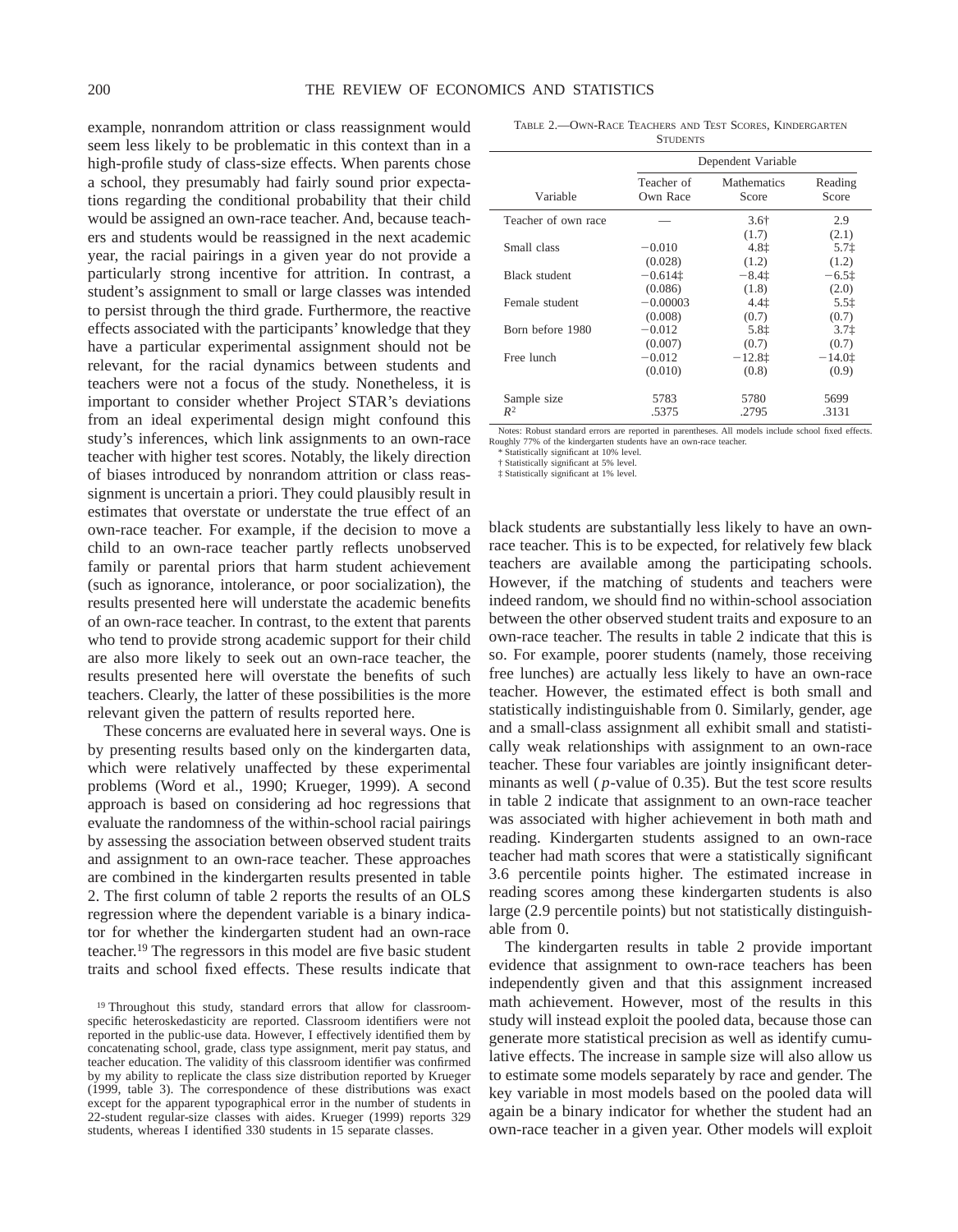a variable that reflects the probability a student would have had an own-race teacher if they hadn't changed their classroom assignment. This type of *intent-to-treat* variable provides a plausible instrumental variable for the actual race of a student's teacher. However, it should be noted that, because of data limitations, this variable is not an exact measure of intent to treat. In particular, we do not know the exact class each student would have attended in the absence of treatment crossover or attrition. Instead, we know each student's entry school and the classroom type (small, regularsize, regular-size with aide) that they first attended. A measure of intended exposure to an own-race teacher was constructed by matching each student to the race of the teacher they would have had in a particular grade if they remained within their entry school and classroom-type assignment. This variable takes on the appropriate fractional value in the few cases (15%) where students from a given entry school and classroom type could have had a black or white teacher in subsequent years.<sup>20</sup> Another complication is that the classroom assignments that we observe for students in their first year are the actual ones, not necessarily the originally intended ones (which are not available in the data). However, Krueger (1999) compared intended and actual classroom assignments for kindergarten students from 18 schools and found that they differed for only 0.3% of students.

Table 3 presents some critical evidence on whether the within-school variation in these putatively random measures is independent of other student characteristics.<sup>21</sup> The results in the top panel relate the within-school variation in current exposure to an own-race teacher to other student traits. In all of these models, we again see small and statistically insignificant relationships between the current assignment to an own-race teacher and the observed student characteristics. Furthermore, as the *p*-values indicate, these variables are jointly insignificant as well. The bottom panel relates the *intended* assignment to an own-race teacher to these student traits. Again, these models indicate that, within schools and entry waves, there was no association between assignment to an own-race teacher and other student characteristics. These results provide an important validation of the exogeneity of the experimental assignment to an own-race teacher. However, the subsequent empirical models also examine the relevance of these issues by exploiting an intended assignment to an own-race teacher as an instrumental variable for their actual assignment and by evaluating reduced-form models that include imputed test scores for students who left the experiment or were absent when a test was given.

TABLE 3.—WITHIN-SCHOOL ASSOCIATION BETWEEN STUDENT TRAITS AND ASSIGNMENT TO OWN-RACE TEACHERS, BY STUDENT RACE AND GENDER

|                                      |                | Sample                                    |         |                         |  |  |  |  |  |  |  |
|--------------------------------------|----------------|-------------------------------------------|---------|-------------------------|--|--|--|--|--|--|--|
| Variable                             | White<br>Males | White<br><b>Black</b><br>Males<br>Females |         | <b>Black</b><br>Females |  |  |  |  |  |  |  |
| Dependent Variable: Own-Race Teacher |                |                                           |         |                         |  |  |  |  |  |  |  |
| Small class                          | .013           | .057                                      | .004    | .043                    |  |  |  |  |  |  |  |
|                                      | (.013)         | (.045)                                    | (.013)  | (.048)                  |  |  |  |  |  |  |  |
| Born before 1980                     | $-.004$        | .002                                      | $-.003$ | .001                    |  |  |  |  |  |  |  |
|                                      | (.005)         | (.015)                                    | (.005)  | (.017)                  |  |  |  |  |  |  |  |
| Free lunch                           | $-.005$        | $-.028$                                   | $-.001$ | .006                    |  |  |  |  |  |  |  |
|                                      | (.004)         | (.021)                                    | (.005)  | (.021)                  |  |  |  |  |  |  |  |
| $R^2$                                | .2491          | .1952                                     | .2428   | .1910                   |  |  |  |  |  |  |  |
| <i>p</i> -value                      | 0.23           | 0.37                                      | 0.94    | 0.84                    |  |  |  |  |  |  |  |

Dependent Variable: Intended Own-Race Teacher

| Small class      | .014   | .049    | .007    | .034   |
|------------------|--------|---------|---------|--------|
|                  | (.010) | (.033)  | (.010)  | (.033) |
| Born before 1980 | .002   | $-.004$ | $-.002$ | .007   |
|                  | (.004) | (.012)  | (.004)  | (.013) |
| Free lunch       | .001   | $-.011$ | $-.001$ | .019   |
|                  | (.004) | (.016)  | (.004)  | (.015) |
| $R^2$            | .3173  | .2698   | .3103   | .2577  |
| $p$ -value       | 0.44   | 0.42    | 0.88    | 0.44   |
| Sample size      | 8.328  | 4.024   | 7,665   | 3.939  |

Notes: Robust standard errors are reported in parentheses. All models include grade fixed effects and the interactions of fixed effects for the entry school and entry wave. The *P*-value refers to an *F*-test of the joint significance of the three variables.

Statistically significant at 10% level.

† Statistically significant at 5% level. ‡ Statistically significant at 1% level.

#### **V. Results**

#### *A. OLS and 2SLS Estimates*

The basic econometric model presented here relates *Yisgc*, the grade- and subject-specific percentile test rank for student *i* in school *s*, grade *g*, and class *c*, to student, teacher, and classroom traits and fixed effects for the grade, entry wave (kindergarten, grades 1 through 3), and school of entry. More specifically, this model takes the following form:

$$
Y_{isgc} = \mathbf{Z}_{isgc}\Pi + \mathbf{X}_{sgc}\beta + \alpha_g + \alpha_f\alpha_s + \varepsilon_{isgc},
$$

where  $\alpha_g$ ,  $\alpha_f$ , and  $\alpha_s$  are grade, entry-wave, and school-ofentry fixed effects, and ε*isgc* is a mean-zero random error. Because randomization occurred in the school of entry upon the year of entry, a full set of interactions between  $\alpha_f$  and  $\alpha_s$ is included (Krueger & Whitmore, 2001). However, fixedeffects specifications that exclude these interactions return similar results. The matrix **Z** includes variables that vary at the individual level such as race, gender, age, and free-lunch status. In the long form of this model, **Z** also includes several student-specific measures of peer-group traits: the percentage of classmates receiving free lunches, the percentage who are black, the percentage who are female, and

<sup>20</sup> Also, in the few cases where the class type or grade was not observed for an entry school in later study years, students were assigned the mean value for the school and grade, or just for the school.

 $21$  As is described more formally in the next section, the pooled models include fixed effects for the grade and the interaction of fixed effects for grade of entry and school of entry. Kruger and Whitmore (2001) employ a similar specification.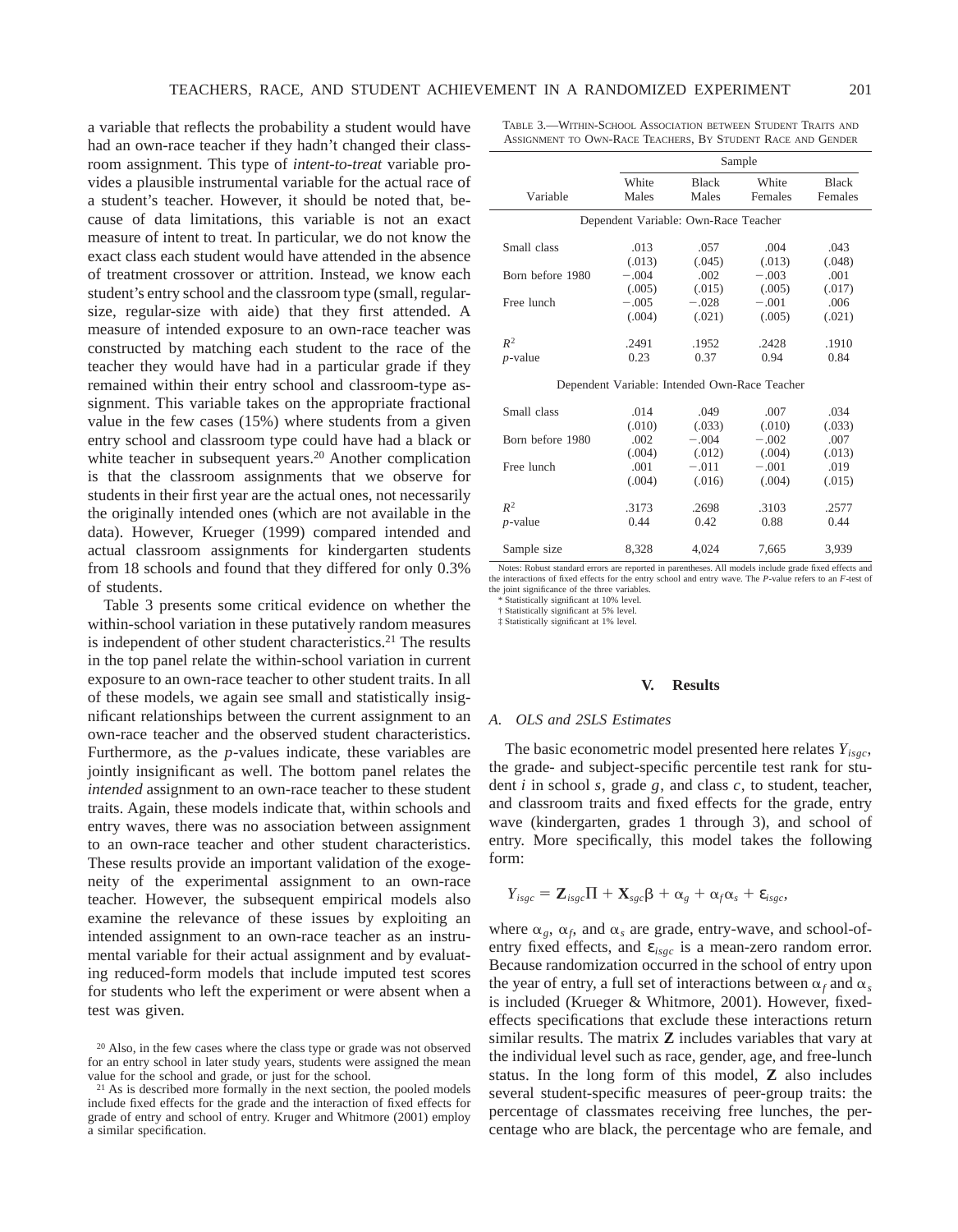|                          |                   |                  | White Males       |                  |                   |             | White Females     |                |
|--------------------------|-------------------|------------------|-------------------|------------------|-------------------|-------------|-------------------|----------------|
| Variable                 | <b>OLS</b><br>(1) | 2SLS<br>(2)      | <b>OLS</b><br>(3) | 2SLS<br>(4)      | <b>OLS</b><br>(5) | 2SLS<br>(6) | <b>OLS</b><br>(7) | 2SLS<br>(8)    |
| Teacher of own race      | 4.6 <sub>1</sub>  | 5.0 <sup>†</sup> | $4.4{\rm +}$      | $4.7*$           | $4.5\dagger$      | $5.1+$      | $4.0^{+}$         | $4.5*$         |
|                          | (1.7)             | (2.4)            | (1.8)             | (2.5)            | (1.9)             | (2.6)       | (1.9)             | (2.7)          |
| Small class              | 4.5 <sub>1</sub>  | 4.4 <sub>1</sub> | 4.3 <sub>1</sub>  | 4.3 <sub>1</sub> | 3.1 <sub>1</sub>  | 3.01        | 2.9 <sub>1</sub>  | 2.91           |
|                          | (0.9)             | (0.9)            | (0.9)             | (0.9)            | (0.9)             | (0.9)       | (0.9)             | (0.9)          |
| Born before 1980         | $-0.3$            | $-0.4$           | $-0.4$            | $-0.4$           | $-0.4$            | $-0.4$      | $-0.5$            | $-0.5$         |
|                          | (0.7)             | (0.7)            | (0.7)             | (0.7)            | (0.7)             | (0.7)       | (0.7)             | (0.7)          |
| Free lunch               | $-10.01$          | $-10.01$         | $-10.01$          | $-10.01$         | $-12.91$          | $-12.91$    | $-13.01$          | $-13.01$       |
|                          | (0.7)             | (0.7)            | (0.7)             | (0.7)            | (0.7)             | (0.7)       | (0.7)             | (0.7)          |
| Teacher experience       |                   |                  | $0.32\dagger$     | $0.32\dagger$    |                   |             | 0.10              | 0.11           |
|                          |                   |                  | (0.16)            | (0.16)           |                   |             | (0.15)            | (0.15)         |
| Teacher experience       |                   |                  |                   |                  |                   |             |                   |                |
| squared                  |                   |                  | $-.011\dagger$    | $-.011\dagger$   |                   |             | $-.004$           | $-.004$        |
|                          |                   |                  | (.005)            | (.005)           |                   |             | (.005)            | (.005)         |
| Graduate degree          |                   |                  | $-0.7$            | $-0.7$           |                   |             | $1.5*$            | $1.5*$         |
|                          |                   |                  | (0.9)             | (0.9)            |                   |             | (0.9)             | (0.9)          |
| Merit pay                |                   |                  | 2.5               | 2.5              |                   |             | $2.2^{\circ}$     | 2.2            |
|                          |                   |                  | (1.6)             | (1.6)            |                   |             | (1.8)             | (1.8)          |
| Percentage of classmates |                   |                  |                   |                  |                   |             |                   |                |
| on free lunch            |                   |                  | 1.4               | 1.5              |                   |             | $-5.4$            | $-5.4$         |
|                          |                   |                  | (3.7)             | (3.7)            |                   |             | (3.8)             | (3.8)          |
| Percentage of classmates |                   |                  |                   |                  |                   |             |                   |                |
| in kindergarten          |                   |                  | 0.9               | 0.9              |                   |             | 1.1               | 1.1            |
|                          |                   |                  | (3.2)             | (3.3)            |                   |             | (3.4)             | (3.4)          |
| Percentage of classmates |                   |                  |                   |                  |                   |             |                   |                |
| black                    |                   |                  | $-6.0$            | $-6.0$           |                   |             | $-14.9\dagger$    | $-14.8\dagger$ |
|                          |                   |                  | (6.6)             | (6.6)            |                   |             | (7.1)             | (7.0)          |
| Percentage of classmates |                   |                  |                   |                  |                   |             |                   |                |
| female                   |                   |                  | 0.2               | 0.2              |                   |             | $-0.6$            | $-0.7$         |
|                          |                   |                  |                   |                  |                   |             |                   |                |
|                          |                   |                  | (4.5)             | (4.6)            |                   |             | (4.7)             | (4.7)          |
| $R^2$                    | .1729             | .1729            | .1746             | .1746            | .1867             | .1867       | .1896             | .1896          |
| Sample size              | 8,310             | 8,310            | 8,310             | 8,310            | 7,645             | 7,645       | 7.645             | 7,645          |

TABLE 4.—ESTIMATED EFFECTS OF AN OWN-RACE TEACHER ON THE MATHEMATICS SCORES OF WHITE STUDENTS BY GENDER

Robust standard errors are reported in parentheses. All models include grade fixed effects and the interactions of fixed effects for the entry school and entry wave.

\* Statistically significant at 10% level.

† Statistically significant at 5% level.

‡ Statistically significant at 1% level.

the percentage who attended kindergarten.<sup>22</sup> The matrix  $\bf{X}$ includes class-specific variables such an assignment to an own-race teacher and assignment to a small class.23 In the long form of this model, **X** also includes other class-specific measures: the number of years of teaching experience, its square, and binary indicators for whether the teacher has a graduate degree and for whether the teacher is in the merit pay program. The impact of introducing these controls is of particular interest in that it could suggest whether the observed effects of teacher race simply reflect the systematic racial differences in the background of teachers. As noted earlier, because there is classroom-specific variation in class size and other unobserved determinants, classroomspecific heteroskedasticity is accommodated in this model through the use of Huber-White standard errors.

Tables 4 and 5 present the OLS and 2SLS estimates of the

effect of current exposure to an own-race teacher on math scores in models broken out by the race and gender of the students.<sup>24</sup> The results in table 4, which are for white males and females, indicate that assignment to an own-race teacher is associated with a statistically significant 4- to 5-percentile-point increase in math scores. These results are quite robust to 2SLS estimation and to the introduction of the other teacher variables. The results in table 5 document similarly robust and statistically precise effects in models of the math scores of black students, male and female.

Tables 6 and 7 present the results of similar evaluations for reading scores. For white and black males and black females, assignment to an own-race teacher is associated with a statistically significant 3- to 6-percentile-point increase in reading scores. For white females, these effects are positive but not statistically distinguishable from 0.

<sup>&</sup>lt;sup>22</sup> This last measure is subject to measurement error, in that we only know kindergarten attendance for those who were in the experiment at that time.

<sup>&</sup>lt;sup>23</sup> Most of the results presented here are based on race-specific models, so assignment to an own-race teacher varies at the classroom level. However, in models based on pooled data from black and white students, assignment to an own-race teacher varies at the individual level, because it reflects the interaction of a student and a teacher trait.

<sup>&</sup>lt;sup>24</sup> The first-stage effect of an intended assignment to an own-race teacher is not reported. But, not surprisingly, the marginal effect of an intended assignment is quite large and statistically significant. The first-stage coefficient is typically around 0.9, and approximately 20 times larger than its standard error. Because the model is just identified, the orthogonality of this instrumental variable cannot be tested formally. However, the evidence of randomized assignments in table 3 suggests its reliability.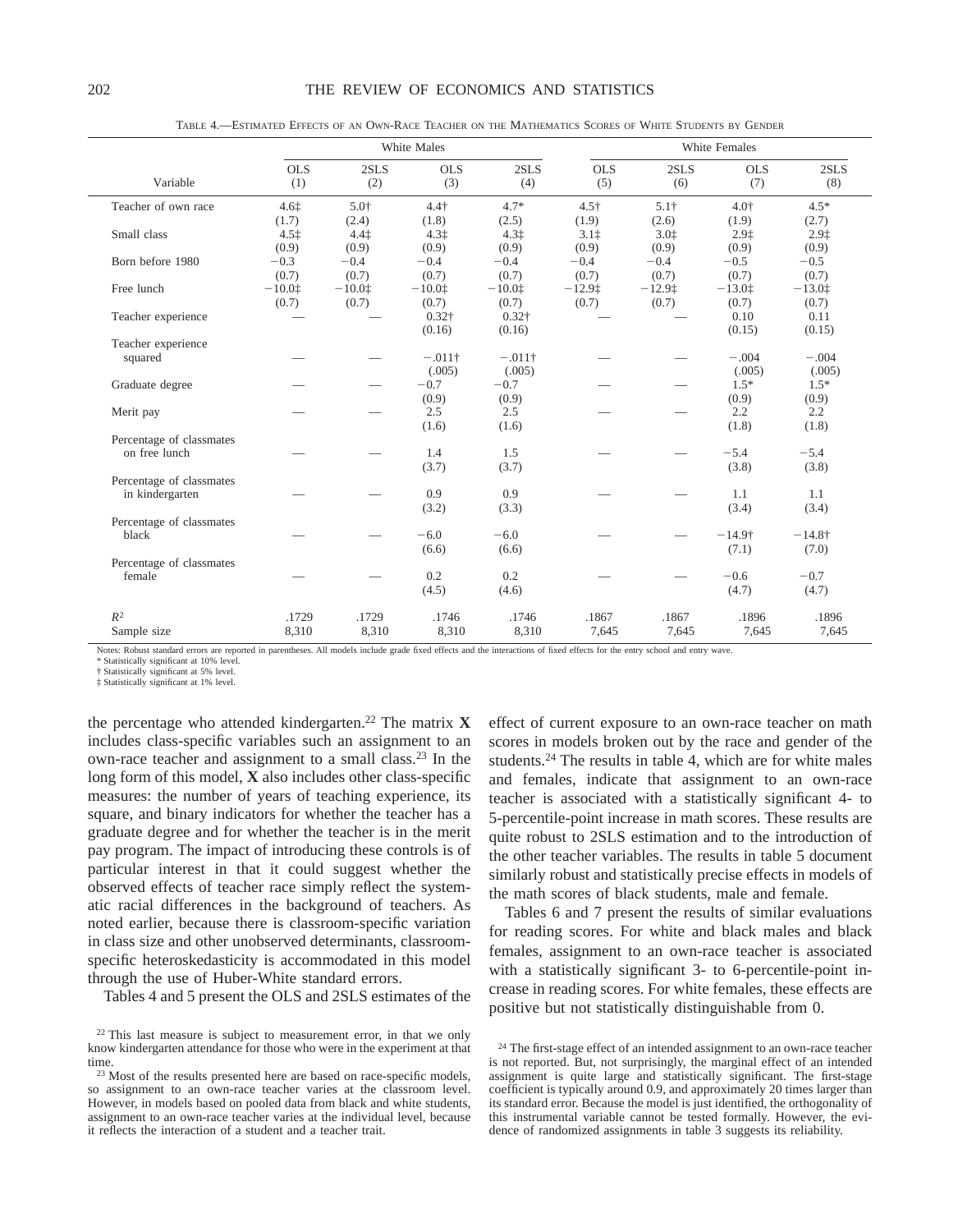|                          |                   |                  | <b>Black Males</b> |                  | <b>Black Females</b> |                  |                   |                  |  |
|--------------------------|-------------------|------------------|--------------------|------------------|----------------------|------------------|-------------------|------------------|--|
| Variable                 | <b>OLS</b><br>(1) | 2SLS<br>(2)      | <b>OLS</b><br>(3)  | 2SLS<br>(4)      | <b>OLS</b><br>(5)    | 2SLS<br>(6)      | <b>OLS</b><br>(7) | 2SLS<br>(8)      |  |
| Teacher of own race      | 3.2 <sub>†</sub>  | 4.0 <sup>†</sup> | $3.2 +$            | $3.9*$           | $3.2 +$              | 5.3 <sup>†</sup> | $3.7+$            | 5.3 <sup>†</sup> |  |
|                          | (1.5)             | (2.0)            | (1.6)              | (2.1)            | (1.5)                | (2.2)            | (1.5)             | (2.3)            |  |
| Small class              | 7.21              | 7.11             | 4.91               | 4.9 <sub>1</sub> | 6.31                 | 6.21             | $3.6+$            | 3.6 <sub>1</sub> |  |
|                          | (1.5)             | (1.5)            | (1.7)              | (1.7)            | (1.5)                | (1.5)            | (1.6)             | (1.7)            |  |
| Born before 1980         | $-0.11$           | $-0.11$          | $-0.09$            | $-0.08$          | 0.8                  | 0.8              | 0.9               | 0.9              |  |
|                          | (0.9)             | (0.9)            | (0.9)              | (0.9)            | (1.0)                | (1.0)            | (1.0)             | (1.0)            |  |
| Free lunch               | $-8.41$           | $-8.31$          | $-8.41$            | $-8.31$          | $-7.61$              | $-7.61$          | $-7.31$           | $-7.31$          |  |
|                          | (1.2)             | (1.2)            | (1.2)              | (1.2)            | (1.1)                | (1.1)            | (1.1)             | (1.1)            |  |
| Teacher experience       |                   |                  | $-0.17$            | $-0.16$          |                      |                  | 0.16              | 0.15             |  |
|                          |                   |                  | (0.26)             | (0.26)           |                      |                  | (0.26)            | (0.26)           |  |
| Teacher experience       |                   |                  |                    |                  |                      |                  |                   |                  |  |
| squared                  |                   |                  | 0.006              | 0.006            |                      |                  | $-0.004$          | $-0.004$         |  |
|                          |                   |                  | (0.008)            | (0.008)          |                      |                  | (0.007)           | (0.007)          |  |
| Graduate degree          |                   |                  | 1.3                | 1.4              |                      |                  | $3.1+$            | 3.4 <sub>†</sub> |  |
|                          |                   |                  | (1.6)              | (1.6)            |                      |                  | (1.6)             | (1.6)            |  |
| Merit pay                |                   |                  | 2.1                | 2.1              |                      |                  | $4.1+$            | $4.2\dagger$     |  |
|                          |                   |                  | (2.1)              | (2.1)            |                      |                  | (2.1)             | (2.1)            |  |
| Percentage of classmates |                   |                  |                    |                  |                      |                  |                   |                  |  |
| on free lunch            |                   |                  | 7.6                | 7.7              |                      |                  | 3.3               | 3.6              |  |
|                          |                   |                  | (7.0)              | (7.0)            |                      |                  | (6.8)             | (6.9)            |  |
| Percentage of classmates |                   |                  |                    |                  |                      |                  |                   |                  |  |
| in kindergarten          |                   |                  | 16.21              | 16.31            |                      |                  | 19.81             | 19.71            |  |
|                          |                   |                  | (4.7)              | (4.7)            |                      |                  | (4.8)             | (4.9)            |  |
| Percentage of classmates |                   |                  |                    |                  |                      |                  |                   |                  |  |
| black                    |                   |                  | $-3.3$             | $-3.3$           |                      |                  | $-7.5$            | $-8.0$           |  |
|                          |                   |                  | (8.8)              | (8.8)            |                      |                  | (8.3)             | (8.3)            |  |
| Percentage of classmates |                   |                  |                    |                  |                      |                  |                   |                  |  |
| female                   |                   |                  | 3.9                | 4.0              |                      |                  | 8.7               | 9.3              |  |
|                          |                   |                  | (8.2)              | (8.2)            |                      |                  | (7.3)             | (7.4)            |  |
|                          |                   |                  |                    |                  |                      |                  |                   |                  |  |
| $R^2$                    | .1945             | .1943            | .2011              | .2010            | .2238                | .2227            | .2376             | .2369            |  |
| Sample size              | 4,005             | 4,005            | 4,005              | 4,005            | 3,923                | 3,923            | 3,923             | 3,923            |  |

TABLE 5.—ESTIMATED EFFECTS OF AN OWN-RACE TEACHER ON THE MATHEMATICS SCORES OF BLACK STUDENTS BY GENDER

Notes: Robust standard errors are reported in parentheses. All models include grade fixed effects and the interactions of fixed effects for the entry school and entry wave.

\* Statistically significant at 10% level.

† Statistically significant at 5% level.

‡ Statistically significant at 1% level.

The results in tables 4 through 7 provide rather consistent and robust evidence of the link between exposure to an own-race teacher and increased student achievement. Interestingly, these estimated effects generally change little (remain within a fraction of the relevant standard errors) when controls for other teacher and peer traits are introduced and in 2SLS models. However, it should also be noted that the observed teacher traits are not uniformly associated with gains in achievement. But these models do indicate that exposure to more experienced teachers often led to statistically significant increases in achievement for white students (but at a decreasing rate). Additionally, there were statistically significant gains in the mathematics scores of black females when assigned to a teacher receiving merit pay or to a teacher with a graduate degree.

## *B. Reduced-Form Results*

The robustness of the results in tables 4 through 7 to 2SLS estimation suggests that treatment crossover does not confound this study's main inferences. The other substantive experimental violation of concern involved attrition from the experiment. The amount of attrition from Project STAR in each year was fairly large, ranging from roughly 20% to 30% annually (Hanushek, 1999). Auxiliary regressions indicate that the intended assignment to a regular-size class significantly increased the probability of attrition. However, assignment to an own-race teacher appears to have been largely unrelated to the probability that a student left the experiment. Specifically, regressions based on the full sample and three of the four race-gender samples indicate that the intended assignment to an own-race teacher had small and statistically insignificant effects on the probability of attrition.

The sole exception involves the black male students, among whom an intended assignment to a white teacher significantly increased the probability of attrition. The existence of this sort of increased attrition in response to other-race teachers would impart a confounding bias to this study's inferences if the students who left had an unobserved propensity for higher achievement. The lack of an association between assignment to an own-race teacher and observed student traits (in particular, free-lunch status) suggests that this is not so (table 3). However, in table 8 I present alternative evidence on this question by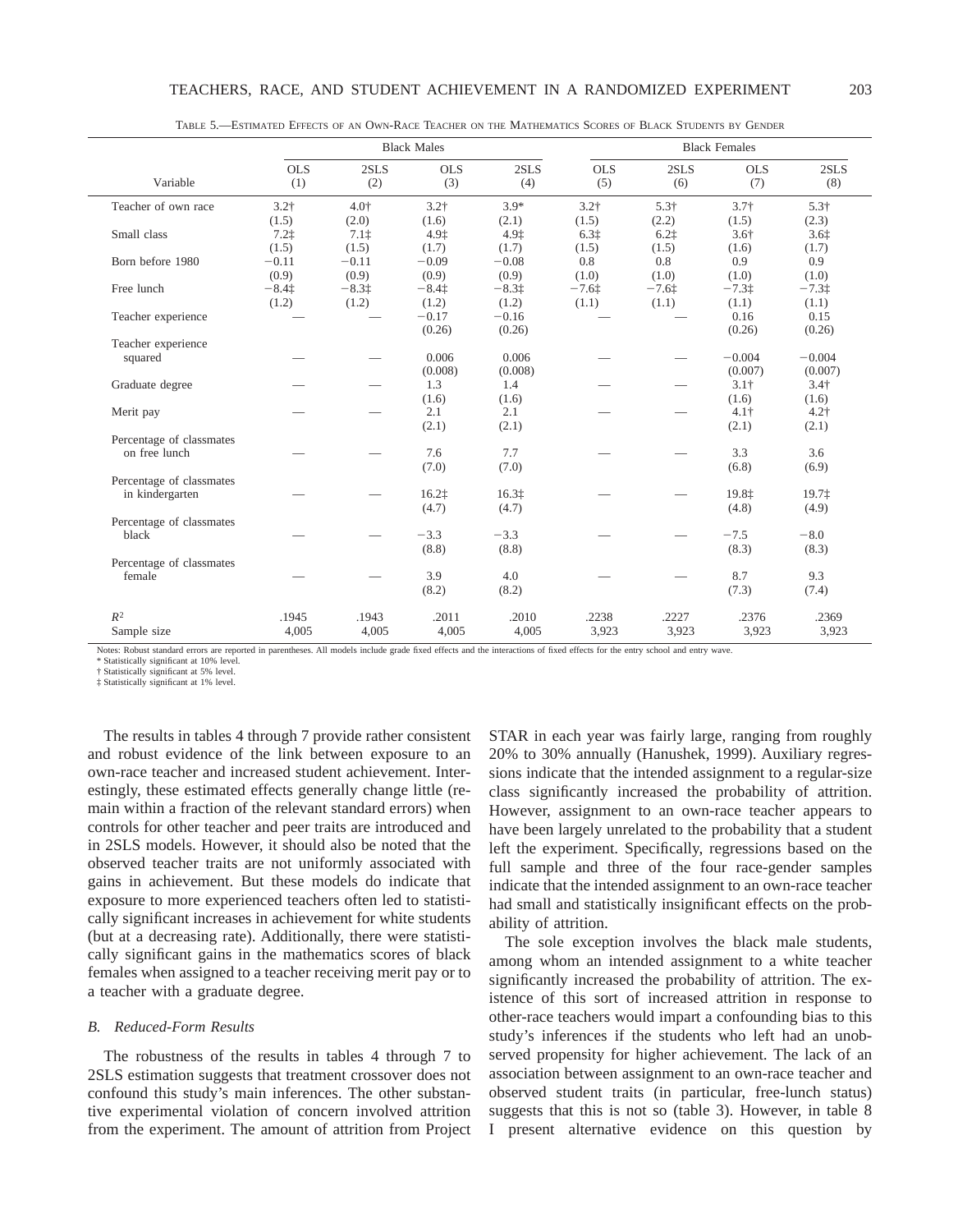|                                             |                                    | White Males                        |                               |                                    |                        |                                    | White Females           |                         |
|---------------------------------------------|------------------------------------|------------------------------------|-------------------------------|------------------------------------|------------------------|------------------------------------|-------------------------|-------------------------|
| Variable                                    | <b>OLS</b><br>(1)                  | 2SLS<br>(2)                        | <b>OLS</b><br>(3)             | 2SLS<br>(4)                        | <b>OLS</b><br>(5)      | 2SLS<br>(6)                        | <b>OLS</b><br>(7)       | 2SLS<br>(8)             |
| Teacher of own race                         | 4.1 <sup>†</sup>                   | 4.6 <sup>†</sup>                   | 3.9 <sub>1</sub>              | $4.2*$                             | 1.6                    | 1.1                                | 1.2                     | 0.6                     |
| Small class                                 | (1.6)<br>3.6 <sub>1</sub><br>(0.8) | (2.2)<br>3.6 <sub>1</sub><br>(0.8) | (1.6)<br>3.41<br>(0.9)        | (2.2)<br>3.4 <sub>1</sub><br>(0.9) | (1.7)<br>3.31<br>(0.8) | (2.2)<br>3.3 <sub>1</sub><br>(0.8) | (1.8)<br>2.91<br>(0.9)  | (2.2)<br>2.91<br>(0.9)  |
| Born before 1980                            | $-2.71$<br>(0.7)                   | $-2.71$<br>(0.7)                   | $-2.71$<br>(0.7)              | $-2.71$<br>(0.7)                   | $-2.41$<br>(0.7)       | $-2.41$<br>(0.7)                   | $-2.41$<br>(0.7)        | $-2.51$<br>(0.7)        |
| Free lunch                                  | $-11.61$<br>(0.7)                  | $-11.61$<br>(0.7)                  | $-11.61$<br>(0.7)             | $-11.6†$<br>(0.7)                  | $-13.31$<br>(0.7)      | $-13.31$<br>(0.7)                  | $-13.41$<br>(0.7)       | $-13.41$<br>(0.7)       |
| Teacher experience                          |                                    |                                    | 0.491<br>(0.15)               | 0.491<br>(0.15)                    |                        |                                    | 0.391<br>(0.13)         | 0.391<br>(0.13)         |
| Teacher experience<br>squared               |                                    |                                    | $-0.0141$                     | $-0.0141$                          |                        |                                    | $-0.0101$               | $-0.0101$               |
| Graduate degree                             |                                    |                                    | (0.004)<br>$-1.0$<br>(0.8)    | (0.004)<br>$-1.0$<br>(0.8)         |                        |                                    | (0.004)<br>0.7<br>(0.8) | (0.004)<br>0.7<br>(0.8) |
| Merit pay                                   |                                    |                                    | 2.1<br>(1.6)                  | 2.1<br>(1.6)                       |                        |                                    | $3.0+$<br>(1.5)         | $3.0+$<br>(1.5)         |
| Percentage of classmates<br>on free lunch   |                                    |                                    | $-1.9$<br>(3.7)               | $-1.8$<br>(3.7)                    |                        |                                    | $-10.8$ †<br>(3.8)      | $-10.8$ †<br>(3.8)      |
| Percentage of classmates<br>in kindergarten |                                    |                                    | 1.5<br>(3.2)                  | 1.5<br>(3.2)                       |                        |                                    | 2.7<br>(3.3)            | 2.6<br>(3.3)            |
| Percentage of classmates<br>black           |                                    |                                    | $-12.9$ <sup>+</sup><br>(6.2) | $-12.8$ †<br>(6.1)                 |                        |                                    | $-9.2$<br>(6.9)         | $-9.4$<br>(6.8)         |
| Percentage of classmates<br>female          |                                    |                                    | 2.0<br>(4.5)                  | 2.0<br>(4.5)                       |                        |                                    | 3.0<br>(4.3)            | 3.1<br>(4.3)            |
| $\mathbb{R}^2$<br>Sample size               | .1887<br>8,154                     | .1887<br>8,154                     | .1918<br>8,154                | .1918<br>8,154                     | .2086<br>7,518         | .2088<br>7,518                     | .2139<br>7,518          | .2139<br>7,518          |

TABLE 6.—ESTIMATED EFFECTS OF AN OWN-RACE TEACHER ON THE READING SCORES OF WHITE STUDENTS BY GENDER

Notes: Robust standard errors are reported in parentheses. All models include grade fixed effects and the interactions of fixed effects for the entry school and entry wave.

Statistically significant at 10% level.

† Statistically significant at 5% level.

‡ Statistically significant at 1% level.

summarizing the key evaluation results from reduced-form test score models that include imputed data for students who left the experiment. More specifically, test score outcomes were crudely imputed for students who were absent or left the experiment by relying on the prior and subsequent subject-specific test score rankings available in the data set.<sup>25</sup> The regression models for these data include binary indicators for age, free-lunch status, and the intent to assign to a small class in addition to the grade and entry school by entry wave fixed effects.26 The key independent variable is the *intended* assignment to an own-race teacher, because the actual assignment is unavailable for students who left the experiment. For comparison purposes, table 8 also presents

<sup>25</sup> A missing test score was first imputed by the average of an individual's scores from the prior and subsequent years. If those were also missing, the imputation relied on the most recent prior scores and, then, subsequent scores. Krueger (1999) adopted a similar last-observation carryforward method. I also experimented with imputing missing scores by relying on the subject-specific scores among students who remained in the intended school–grade–class-size cell. The results were similar to those reported here.

<sup>26</sup> Inasmuch as an actual classroom assignment was not available for the imputed data, the heteroskedasticity in these models is accommodated at the level of school–grade–class-size cells.

the results of this model when applied to only the actual test score data. These results suggest that the test score gains associated with assignment to an own-race teacher are quite robust both in the full sample and across the demographic subgroups, including black males. More specifically, the right panel of table 8 uniformly indicates that an own-race teacher increased math and reading achievement by 2 to 4 percentile points among the four subgroups. Though these estimated effects tend to be somewhat smaller than the corresponding estimates based only on actual test scores, these differences are fairly small relative to the sampling variation.

#### *C. The Role of Teacher Unobservables*

Overall, these results indicate that assignment to an ownrace teacher was associated with large and statistically significant achievement gains for both black and white students. Furthermore, the randomized pairings of students and teachers that occurred as part of the Project STAR experiment allow us to be unusually certain that these robust associations do not merely reflect the unobserved, studentlevel determinants of educational achievement. However,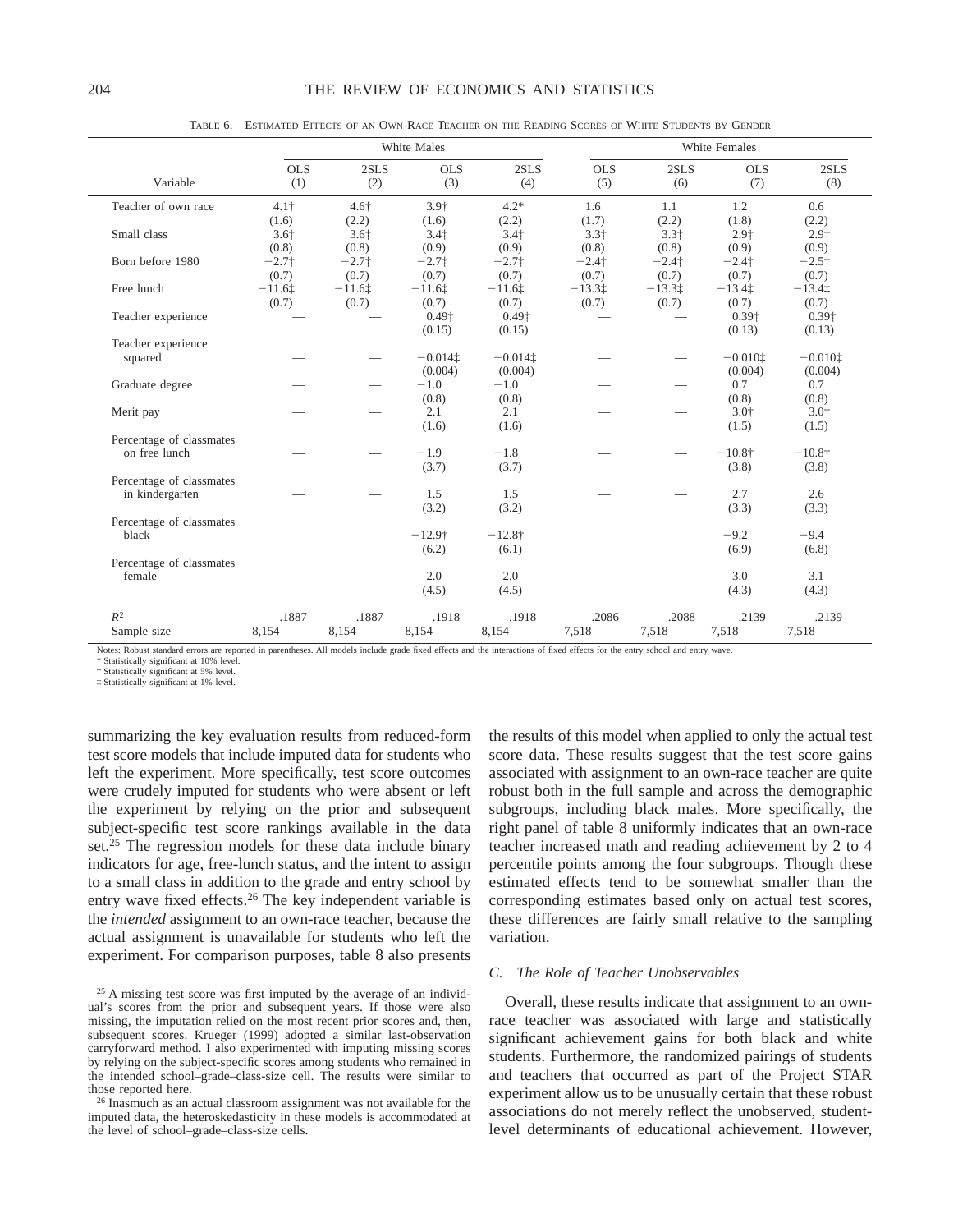|                                             |                           |                  | <b>Black Males</b>        |                           |                   |                   | <b>Black Females</b>       |                            |
|---------------------------------------------|---------------------------|------------------|---------------------------|---------------------------|-------------------|-------------------|----------------------------|----------------------------|
| Variable                                    | <b>OLS</b><br>(1)         | 2SLS<br>(2)      | <b>OLS</b><br>(3)         | 2SLS<br>(4)               | <b>OLS</b><br>(5) | 2SLS<br>(6)       | <b>OLS</b><br>(7)          | 2SLS<br>(8)                |
| Teacher of own race                         | $3.3+$                    | 4.7 <sup>†</sup> | 3.0 <sub>†</sub>          | $4.5\dagger$              | 3.7 <sub>1</sub>  | 6.01              | $3.7+$                     | $5.7+$                     |
| Small class                                 | (1.4)<br>6.6 <sub>1</sub> | (2.0)<br>6.51    | (1.5)<br>5.61             | (2.1)<br>5.61             | (1.4)<br>6.81     | (2.2)<br>6.71     | (1.4)<br>5.01              | (2.2)<br>4.91              |
| Born before 1980                            | (1.4)<br>$-3.21$          | (1.5)<br>$-3.31$ | (1.6)<br>$-3.31$          | (1.6)<br>$-3.31$<br>(0.9) | (1.4)<br>$-1.3$   | (1.5)<br>$-1.3$   | (1.6)<br>$-1.3$            | (1.6)<br>$-1.3$            |
| Free lunch                                  | (0.9)<br>$-6.81$          | (0.9)<br>$-6.71$ | (0.9)<br>$-6.71$<br>(1.1) | $-6.71$                   | (0.9)<br>$-10.71$ | (0.9)<br>$-10.71$ | (0.9)<br>$-10.31$<br>(1.3) | (0.9)<br>$-10.31$<br>(1.3) |
| Teacher experience                          | (1.2)                     | (1.2)            | 0.13<br>(0.26)            | (1.2)<br>0.13<br>(0.26)   | (1.3)             | (1.3)             | $0.44*$<br>(0.24)          | $0.44*$<br>(0.24)          |
| Teacher experience<br>squared               |                           |                  | $-0.0003$                 | $-0.001$                  |                   |                   | $-0.009$                   | $-0.010$                   |
|                                             |                           |                  | (0.007)                   | (0.007)                   |                   |                   | (0.007)                    | (0.007)                    |
| Graduate degree                             |                           |                  | 1.0<br>(1.5)              | 1.2<br>(1.5)              |                   |                   | 1.8<br>(1.5)               | 2.1<br>(1.5)               |
| Merit pay                                   |                           |                  | 0.5<br>(2.0)              | 0.6<br>(2.0)              |                   |                   | 1.1<br>(2.1)               | 1.3<br>(2.2)               |
| Percentage of classmates<br>on free lunch   |                           |                  | 3.9<br>(6.6)              | 4.1<br>(6.6)              |                   |                   | 2.6<br>(6.7)               | 3.0<br>(6.7)               |
| Percentage of classmates<br>in kindergarten |                           |                  | 6.2                       | 6.3                       |                   |                   | 11.91                      | 11.8†                      |
| Percentage of classmates                    |                           |                  | (4.4)                     | (4.4)                     |                   |                   | (4.7)                      | (4.8)                      |
| black                                       |                           |                  | $-7.5$<br>(8.3)           | $-7.7$<br>(8.4)           |                   |                   | $-12.8*$<br>(7.4)          | $-13.5*$<br>(7.4)          |
| Percentage of classmates<br>female          |                           |                  | 8.1<br>(7.6)              | 8.4<br>(7.6)              |                   |                   | 20.51<br>(7.2)             | 21.3 <sub>1</sub><br>(7.1) |
| $R^2$<br>Sample size                        | .1871<br>3,972            | .1865<br>3,972   | .1911<br>3,972            | .1905<br>3,972            | .2151<br>3,900    | .2136<br>3,900    | .2291<br>3,900             | .2280<br>3,900             |

TABLE 7.—ESTIMATED EFFECTS OF AN OWN-RACE TEACHER ON THE READING SCORES OF BLACK STUDENTS BY GENDER

Notes: Robust standard errors are reported in parentheses. All models include grade fixed effects and the interactions of fixed effects for the entry school and entry wave.

\* Statistically significant at 10% level.

† Statistically significant at 5% level.

‡ Statistically significant at 1% level.

these estimates do not provide entirely unambiguous evidence on the importance of racial dynamics in the classroom. In particular, a fundamental difficulty with these results is that the apparent effects of teachers' race could simply reflect unobserved dimensions of teacher quality that happen to vary with race. For example, the results for black students are also consistent with the plausible alternative hypothesis that the predominantly black schools tend to attract and retain high-quality black teachers but only lowquality white teachers. Similarly, the results for white students could merely reflect the possibility that the black teachers in predominantly white schools tend to be of lower

TABLE 8.—ESTIMATED EFFECTS OF AN INTENDED OWN-RACE TEACHER AND OF ACTUAL AND IMPUTED TEST SCORES

|              |                             |                | <b>Actual Test Scores</b> |                | Actual and Imputed Test Scores |                |                       |                |  |  |
|--------------|-----------------------------|----------------|---------------------------|----------------|--------------------------------|----------------|-----------------------|----------------|--|--|
| Sample       | Math<br>Score               | Sample<br>Size | Reading<br>Score          | Sample<br>Size | Math<br>Score                  | Sample<br>Size | Reading<br>Score      | Sample<br>Size |  |  |
| Full sample  | 4.21<br>(1.2)               | 23,883         | 3.71<br>(1.2)             | 23,544         | 3.01<br>(0.9)                  | 34,317         | 2.41<br>(0.8)         | 33,978         |  |  |
| White male   | $4.4$ <sup>+</sup><br>(2.2) | 8,310          | $4.0*$<br>(2.1)           | 8,154          | $2.8*$<br>(1.5)                | 11,679         | $2.8\dagger$<br>(1.3) | 11,535         |  |  |
| White female | $4.4$ <sup>+</sup><br>(2.2) | 7.645          | 1.0<br>(1.9)              | 7,518          | 4.01<br>(1.5)                  | 10,506         | 1.8<br>(1.3)          | 10,379         |  |  |
| Black male   | $3.6*$<br>(1.9)             | 4.005          | $4.2\dagger$<br>(2.0)     | 3,972          | $2.7+$<br>(1.3)                | 6.270          | $3.1+$<br>(1.3)       | 6,219          |  |  |
| Black female | $4.4$ <sup>+</sup><br>(1.9) | 3.923          | 4.9 <sub>1</sub><br>(2.0) | 3.900          | $2.4*$<br>(1.3)                | 5,862          | 2.3<br>(1.4)          | 5,845          |  |  |

Notes: Robust standard errors are reported in parentheses. All models include binary indicators for race, gender, age, free-lunch status, intended small-class assignment, grade fixed effects, and the interactions

of fixed effects for the entry school and entry wave. \* Statistically significant at 10% level.

† Statistically significant at 5% level.

‡ Statistically significant at 1% level.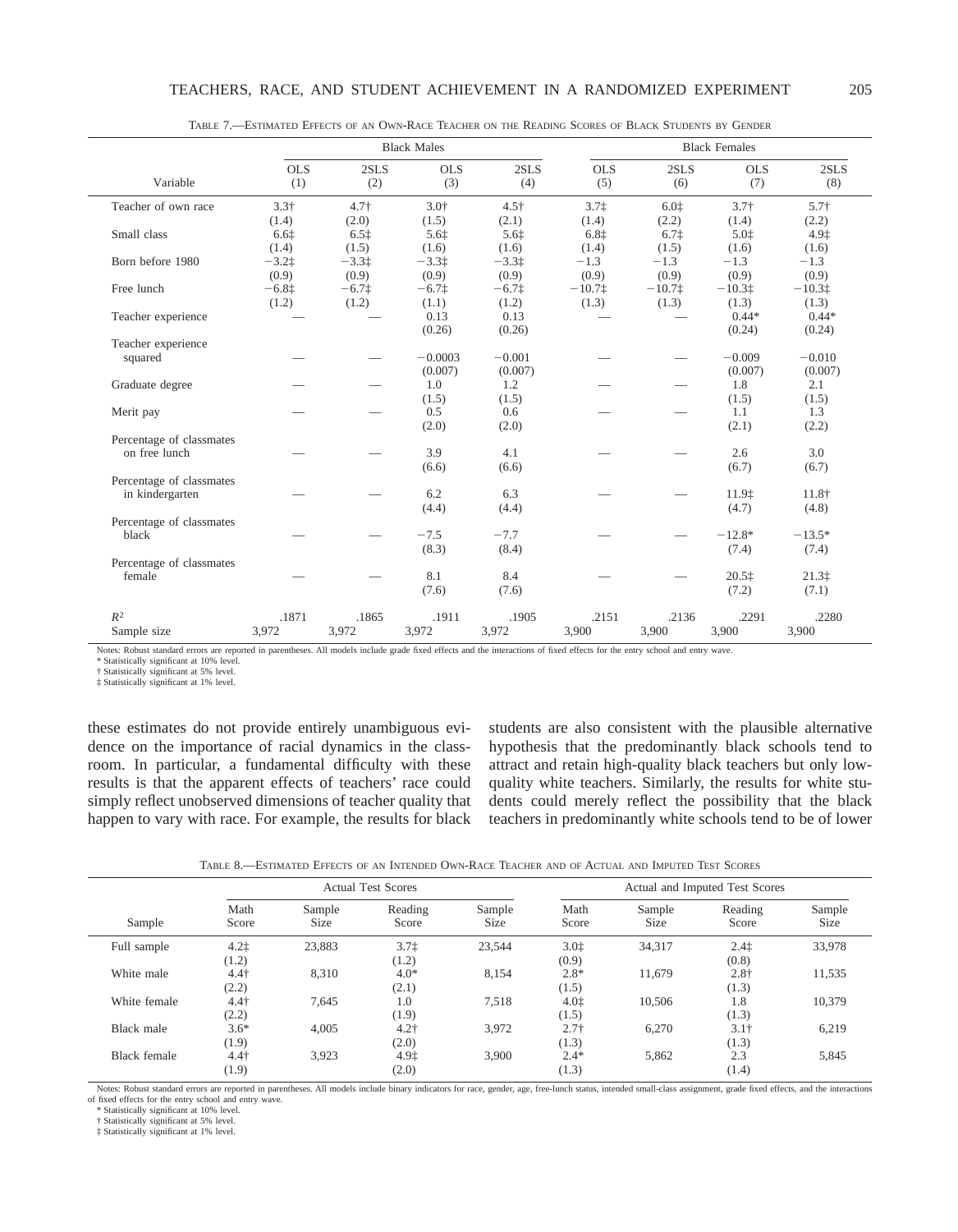|                         |                   | Math Score<br>$(n = 23,883)$ |                   | Reading Score<br>$(n = 23.544)$ |
|-------------------------|-------------------|------------------------------|-------------------|---------------------------------|
| Variable                | (1)               | (2)                          | (3)               | (4)                             |
| Teacher of own race     | 3.81              | 3.11                         | 3.11              | $1.6*$                          |
| Black student           | (1.0)<br>$-8.81$  | (0.9)<br>$-8.91$             | (0.9)<br>$-5.01$  | (0.9)<br>$-5.61$                |
| Female student          | (1.0)<br>1.21     | (1.0)<br>1.11                | (0.9)<br>5.71     | (1.0)<br>5.31                   |
| Born before 1980        | (0.4)<br>$-0.2$   | (0.3)<br>$-0.2$              | (0.4)<br>$-2.61$  | (0.3)<br>$-2.81$                |
|                         | (0.4)             | (0.4)                        | (0.4)             | (0.4)                           |
| Free lunch              | $-10.61$<br>(0.4) | $-10.51$<br>(0.4)            | $-11.71$<br>(0.4) | $-11.51$<br>(0.4)               |
| $R^2$                   | .2118             | .3835                        | .2449             | .3805                           |
| Classroom fixed effects | No                | Yes                          | No                | Yes                             |

TABLE 9.—ESTIMATED EFFECTS OF AN OWN-RACE TEACHER ON MATHEMATICS AND READING SCORES, WITH AND WITHOUT CLASSROOM FIXED EFFECTS

Notes: Robust standard errors are reported in parentheses. All models include the interactions of fixed effects for the entry school and entry wave. Models (1) and (3) also include grade fixed effects and the controls for peer, class, and teacher traits.

Statistically significant at 10% level.

Statistically significant at 5% level.

‡ Statistically significant at 1% level.

quality. Furthermore, given the sharp racial segregation of students across most of these schools, it is also possible that both types of bias (relatively low-quality white teachers in black schools and relatively low-quality black teachers in white schools) occurred simultaneously.

One straightforward approach to assessing whether unobserved teacher quality imparts large biases is to evaluate specifications that introduce classroom fixed effects (that is,  $\alpha_c$ ). Over the four study years, Project STAR included 1,307 unique classrooms. The effect of an own-race teacher on test scores can be identified in models that include classroom fixed effects when data for the black and white students are pooled and when we assume that the effects of an own-race teacher are the same for black and white students.27 In such a specification, the effects of an own-race teacher are effectively separated from the unobserved determinants associated with a particular teacher and classroom by relying on within-classroom comparisons, conditional on a student's race, of students who did and did not share the teacher's race.

In table 9, I report the key results from specifications that introduce classroom fixed effects. The results for math scores declined only slightly (by less than 1 standard error) after introducing these fixed effects. And the estimated effect of an own-race teacher on math scores remains quite large (3.1 percentile points, or 35% of the corresponding black-white test score gap) and statistically significant ( *p*value .001). The estimated effect of an own-race teacher on reading scores exhibited more sensitivity to the introduction

of classroom fixed effects, declining from 3.1 to 1.6 percentile points. However, this point estimate is still quite large (roughly 29% of the corresponding black-white test score gap) and is weakly significant (*p*-value .075).<sup>28</sup>

The results in table 9 suggest that unobserved teacher quality does not entirely explain the achievement gains associated with assignment to an own-race teacher, particularly with respect to mathematics. However, the assumptions implicit in relying on the pooled data from black and white student specifications may obscure the race-specific biases associated with unobserved teacher quality. An alternative and indirect way to assess these concerns is to suppose that the racial differences in observed teacher quality provide a guide to the racial differences in unobserved teacher quality.<sup>29</sup> More specifically, a comparison of how observed teacher traits that appear to influence student achievement vary by teachers' race may suggest how unobserved teacher quality varies by race. The robustness of the results in tables 4 through 7 to the introduction of observed teacher traits would appear to indicate that unobserved teacher quality is not imparting confounding biases.

However, because the teacher observables (years of experience, graduate degree, merit-pay status) were not uniformly associated with significant gains in student achievement, these relationships merit more detailed scrutiny. For example, as noted earlier, the results in tables 4 and 6 indicate that the white students in Project STAR benefited significantly from assignment to more experienced teachers, particularly in terms of reading achievement, but less so from merit-pay teachers and those with graduate degrees. These results imply that, for white students, at least one observed teacher trait, years of experience, is an important component of teacher quality. Interestingly, among white students, assignment to an own-race teacher actually implies a teacher with fewer years of experience.<sup>30</sup> To the extent that this particular racial difference in teacher quality provides a guide to the variation in unobserved teacher quality, it implies that the earlier results understate the achievement gains associated with assignment to own-race teachers for white students. Unfortunately, this exercise is not quite as dispositive for the black students in Project STAR, because the apparent effects of observed teacher traits are generally smaller and more imprecisely estimated

 $27$  The results from tables 4 through 7 suggest that the achievement consequences of an own-race teacher are generally similar for black and white students. More formally, I also estimated the race-specific effects associated with assignment to an own-race teacher in models based on the pooled data. The hypothesis that these effects were equal for black and white students could not be rejected in models either for math scores ( *p*-value .5022) or for reading scores ( *p*-value .8749).

<sup>&</sup>lt;sup>28</sup> The weak significance of this effect reflects in part the conservative approach to constructing standard errors. Specifically, allowing classroomspecific, not individual-specific, heteroskedasticity increases the standard error by roughly 8%. This effect is also somewhat larger and more statistically significant ( *p*-value .047) in models that exclude the roughly 300 entry-school–entry-wave fixed effects. Furthermore, the evidence on response heterogeneity (table 11) indicates that effects of own-race teachers on reading achievement are larger and more precise in subsamples defined by certain student, teacher, and class traits.

 $29$  See Murphy and Topel (1990) and Altonjii, Elder, and Taber (2000) for applications of this approach to bounding omitted variable biases.

An auxiliary regression based on the full set of controls indicates that, for white students, own-race teachers have 1.2 fewer years of experience. However, neither this relationship nor that of the other teacher observables is significantly related to teachers' race.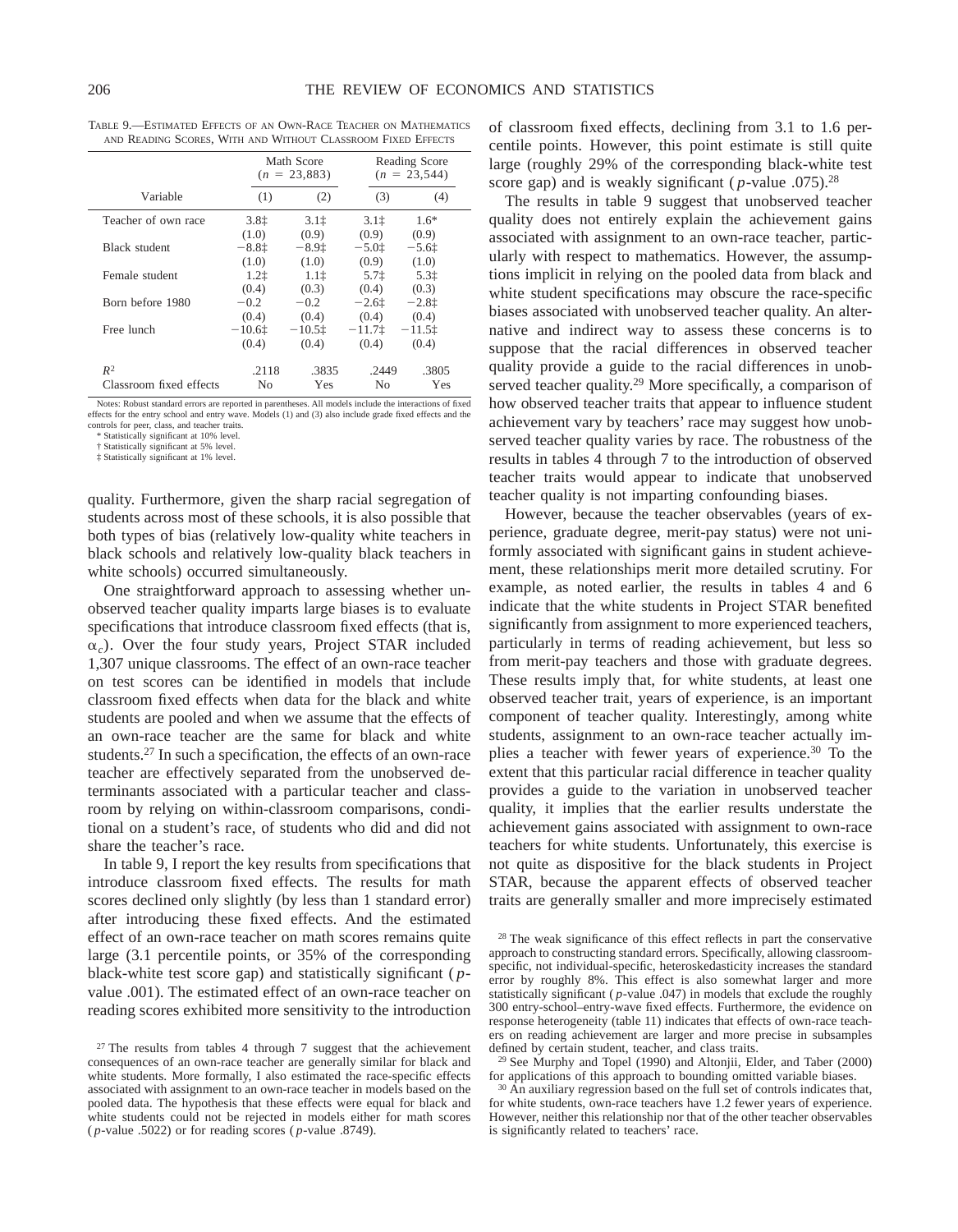(tables 5 and 7). However, there is evidence that, for black females, assignment to a merit-pay teacher or to a teacher with a graduate degree significantly increased mathematics scores (table 5). And auxiliary regressions indicated that, for black students, assignment to an own-race teacher is actually associated with reduced probabilities of having a teacher with a graduate degree or merit pay. Therefore, like the results for white students, this racial pattern in teacher observables implies that the bias attributable to unobserved teacher quality could be negative.

Another indirect and qualified way to assess the racespecific biases that might be associated with unobserved teacher quality is to consider how the estimated effects associated with own-race teachers vary across particular types of schools. For example, a plausible conjecture is that schools with relatively few disadvantaged students (for example, schools with smaller shares of students receiving free lunches) were more able to recruit teachers of higher and more uniform quality. Similarly, schools whose students are racially homogeneous may only be able to recruit other-race teachers whose unobserved quality is relatively low. If these assumptions are correct, evidence that the apparent effects of own-race teachers are concentrated in schools with more disadvantaged students or in more segregated schools would be consistent with the hypothesis that unobserved teacher quality is empirically relevant. However, the existence of this sort of response heterogeneity would not unambiguously suggest the importance of unobserved teacher quality. The achievement gains associated with own-race teachers could be concentrated in more disadvantaged and segregated schools for a number of other plausible reasons. Even so, the extent to which the effects associated with own-race teachers are similar across such schools would point more clearly to the irrelevance of the racial patterns in unobserved teacher quality.

In table 10, I present evidence on this issue by reporting, separately for white and black students, the estimated effects of own-race teachers across different types of schools. First, for each sample, I identified schools as having high or low socioeconomic status (SES) based on whether the school-level percentage of students receiving free lunches exceeded the median value for this variable. Similarly, for white students, I identified schools as more segregated if their school-level white percentage exceeded the median value; and for black students, I identified schools as more segregated if their school-level black percentage exceeded the median value. I then estimated test score equations in which the effects associated with own-race teachers were allowed to vary across school type. The results in the top panel of table 10 indicate that, for white students, the test score consequences of assignment to an own-race teacher are quite similar across these types of schools. In each of the four regressions the hypothesis that the effects across the two types of schools are the same cannot be rejected. So, assuming that these schools differ in their capacities to hire

|  |  |  |  | TABLE 10.—ESTIMATED EFFECTS OF AN OWN-RACE TEACHER ON |  |
|--|--|--|--|-------------------------------------------------------|--|
|  |  |  |  | MATHEMATICS AND READING SCORES, BY SCHOOL TRAITS      |  |

| Variable                        | Mean                  | Math Score       | Reading Score |  |
|---------------------------------|-----------------------|------------------|---------------|--|
| White Students                  |                       |                  |               |  |
| High-SES school $\times$ own-   | .48                   | $4.5\dagger$     | 1.9           |  |
| race teacher                    |                       | (2.2)            | (1.9)         |  |
| Low-SES school $\times$ own-    | .46                   | $4.0+$           | $2.9*$        |  |
| race teacher                    |                       | (1.9)            | (1.7)         |  |
| $p$ -value                      |                       | .8406            | .6544         |  |
| More segregated school $\times$ | .50                   | 5.7 <sup>†</sup> | 3.5           |  |
| own-race teacher                |                       | (3.2)            | (2.6)         |  |
| Less segregated school $\times$ | .44                   | 3.9†             | 2.3           |  |
| own-race teacher                |                       | (1.6)            | (1.5)         |  |
| $p$ -value                      |                       | .5767            | .6564         |  |
|                                 | <b>Black Students</b> |                  |               |  |
| High-SES school $\times$ own-   | .18                   | 0.2              | 1.0           |  |
| race teacher                    |                       | (1.7)            | (1.7)         |  |
| Low-SES school $\times$ own-    | .26                   | 5.81             | 5.01          |  |
| race teacher                    |                       | (2.1)            | (1.9)         |  |
| $p$ -value                      |                       | .0345            | .1054         |  |
| More segregated school $\times$ | .26                   | 5.41             | 5.11          |  |
| own-race teacher                |                       | (2.1)            | (1.9)         |  |
| Less segregated school $\times$ | .18                   | 0.6              | 0.8           |  |
| own-race teacher                |                       | (1.7)            | (1.6)         |  |
| $p$ -value                      |                       | .0655            | .0687         |  |

Notes: Robust standard errors are reported in parentheses. The math and reading results are based on 15,955 and 15,672 observations, respectively, for white students, and on 7,928 and 7,872 observations, respectively, for black students. All models include the controls for student, peer, class, and teacher traits, grade fixed effects, and the interactions of fixed effects for the entry school and entry wave. The *p*-value refers to an *F*-test of the null hypothesis that the effects associated with each type of school are the same.

Statistically significant at 10% level. † Statistically significant at 5% level.

‡ Statistically significant at 1% level.

good teachers, this evidence suggests that unobserved teacher quality does not impart a substantive bias to the effects associated with own-race teachers. However, the results in the bottom panel of table 10 indicate that, for black students, the test score benefits of own-race teachers are largely concentrated in schools with more disadvantaged students and in more segregated schools. This evidence is consistent with the hypothesis that the apparent test score gains associated with matching black students with black teachers partly reflect the systematically lower quality of white teachers who work in more disadvantaged and segregated black schools. However, these results could also simply indicate that the racial dynamics in classrooms (such as role-model effects and stereotype threat) are particularly relevant in more disadvantaged and segregated black communities.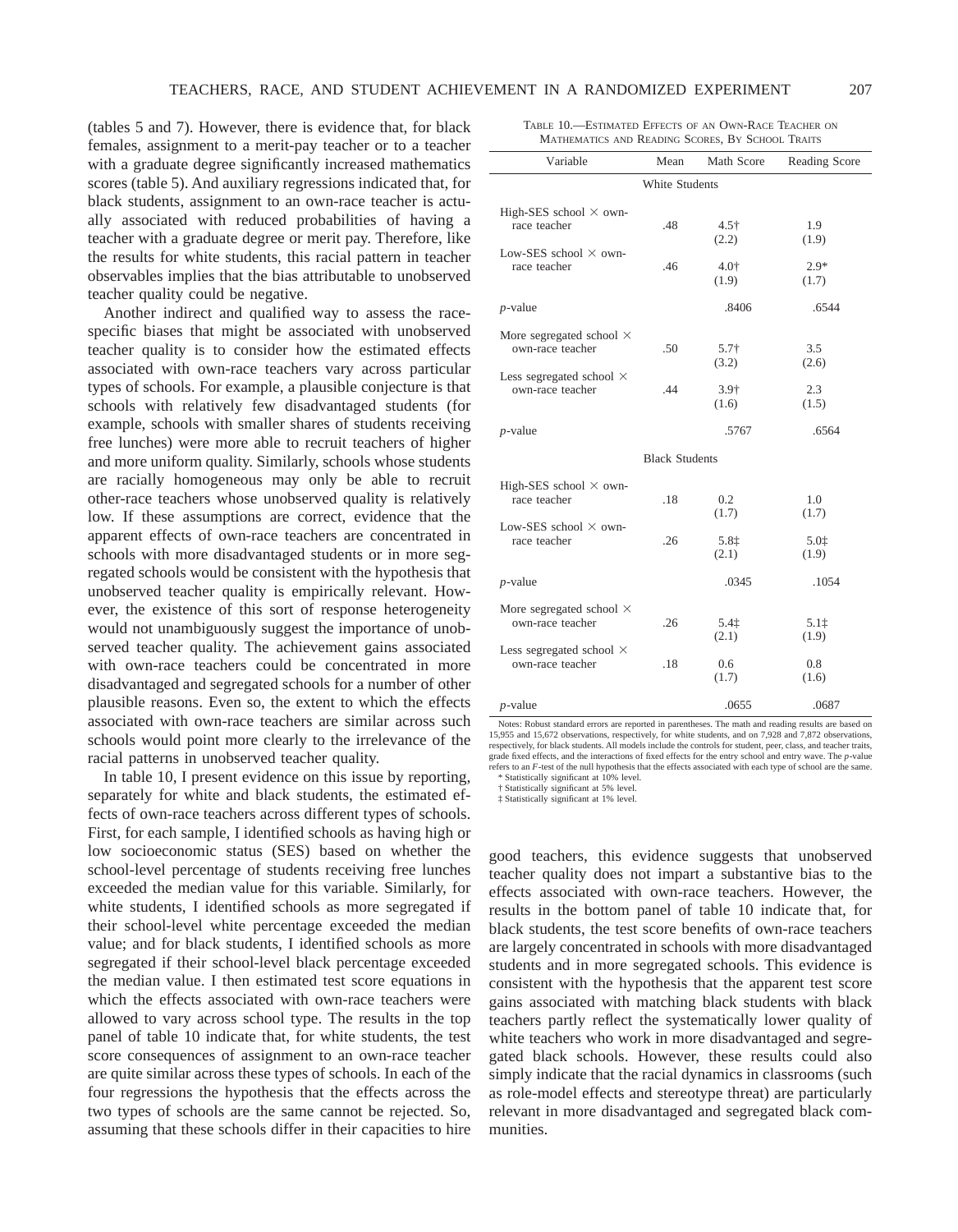| Sample                 | Math Score | Sample<br><b>Size</b> | Reading<br>Score | Sample<br>Size |
|------------------------|------------|-----------------------|------------------|----------------|
| Full sample            | 3.11       | 23,883                | $1.6*$           | 23,544         |
|                        | (1.0)      |                       | (0.9)            |                |
| Regular-size class     | 3.61       | 16,699                | $2.0^{+}$        | 16,437         |
|                        | (1.1)      |                       | (1.0)            |                |
| Small class            | 1.1        | 7,184                 | 0.7              | 7,107          |
|                        | (1.7)      |                       | (2.0)            |                |
| No free lunch          | $2.8*$     | 12,214                | 0.9              | 12,074         |
|                        | (1.4)      |                       | (1.5)            |                |
| Free lunch             | $3.6+$     | 11,669                | $2.2\,$          | 11,470         |
|                        | (1.5)      |                       | (1.4)            |                |
| Inexperienced teachers | 4.51       | 12,363                | $2.2*$           | 12,227         |
|                        | (1.3)      |                       | (1.2)            |                |
| Experienced teachers   | 1.3        | 11,520                | 1.0              | 11,317         |
|                        | (1.3)      |                       | (1.3)            |                |
| Graduate degree        | $2.9*$     | 8,991                 | 1.5              | 8,855          |
|                        | (1.6)      |                       | (1.8)            |                |
| No graduate degree     | 3.41       | 14,892                | $1.9*$           | 14,689         |
|                        | (1.1)      |                       | (1.1)            |                |

TABLE 11.—ESTIMATED EFFECTS OF AN OWN-RACE TEACHER ON MATHEMATICS AND READING SCORES, BY CLASS, STUDENT, AND TEACHER TRAITS

Notes: Robust standard errors are reported in parentheses. All models include the controls for student traits, classroom fixed effects, and the interactions of fixed effects for the entry school and entry wave. Inexperienced teachers are defined as those with 11 or fewer years of experience; experienced teachers have more than 11 years of experience.

\* Statistically significant at 10% level.

Statistically significant at 5% level

‡ Statistically significant at 1% level.

## *D. Response Heterogeneity and Cumulative Effects*

The results in tables 4 through 7 indicate that the effects associated with assignment to an own-race teacher are generally similar by race and gender. However, there are a variety of reasons that the effects associated with own-race teachers might vary by other student, teacher, and classroom traits. In table 11, I present evidence on the patterns of response heterogeneity by reporting the estimated effects of own-race teachers in several different samples of students defined by student, teacher, and classroom traits. These results are based on the pooled data from black and white students and specifications that include classroom fixed effects.31 As points of reference, the first row in table 11 reports the estimated effects of own-race teachers on math and reading scores from models that include all the available data (that is, the results from table 9). The next results indicate that the effects of own-race teachers are largely concentrated among those who were assigned to regularsize classes. For those assigned to small classes, own-race teachers appear to have positive effects, but these estimates are smaller and statistically insignificant. These results also indicate that the achievement gains associated with an own-race teacher are somewhat larger among students with lower socioeconomic status (namely, those receiving free lunches). These gains are also isolated among students assigned to relatively inexperienced teachers (11 or fewer years of experience) and are much smaller and statistically insignificant among those assigned to more experienced teachers. The results in table 11 also suggest that the effects

of own-race teachers do not vary across teachers with and without graduate degrees.<sup>32</sup>

The results in tables 10 and 11 indicate that other student, teacher, classroom, and school traits may have important consequences for the racial interactions between students and teachers. However, it should be noted that these differences are not always statistically meaningful. Nonetheless, a natural and important question to consider is whether these types of response heterogeneity suggest the extent to which own-race teachers matter because of passive teacher effects (such as role model effects and stereotype threat) or active ones (such as teacher biases). Unfortunately, these results are arguably consistent with a variety of hypotheses. For example, the relative absence of these effects in small classes could be due to more personal student-teacher interactions that obviate the racially driven role model effects that could occur in larger classes (a passive effect). However, the racial biases in teacher behavior may also be less severe in smaller classes where a teacher's finite resources are less scarce (an active effect). This pattern of results could also reflect violations of the class-size experiment. For example, the racial dynamics could be more relevant in regular-size classrooms simply because principals sent their best teachers to the small classes or because of nonrandom attrition of high-ability students from regular-size classes.33 Similarly, the concentration of these effects among more inexperienced teachers could reflect the importance of a teacher's age for race-based role-model effects (a passive effect) and the role of experience in attenuating unintended racial biases by teachers (an active effect). Furthermore, the particular relevance of black teachers for the black students in more segregated schools could reflect a difference in need for role models (a passive effect) as well as the existence of lower expectations among white teachers in those schools (an active effect).

The prior empirical models presented here have implicitly assumed that there is a constant effect associated with a year's exposure to an own-race teacher, regardless of a student's cumulative exposure. The results presented in table 12 are based on alternative models that identify the effects of years of cumulative exposure in a relatively unrestrictive manner by using a set of four binary indicators indicating whether the student was in their first, second, third, or fourth year with an own-race teacher. The results uniformly suggest that student achievement was monotonically increasing in years of exposure to own-race teachers. More specifically, the first year of exposure implied an increase in student achievement of roughly 2 to 3 percentile

<sup>&</sup>lt;sup>31</sup> The pattern of results is quite similar for models estimated separately for black and white students, except where noted.

<sup>&</sup>lt;sup>32</sup> However, these particular results mask further heterogeneity by students' race. For black students, the test-score gains associated with own-race teachers are concentrated among teachers without graduate degrees. For white students, however, these effects are larger among students assigned to teachers with graduate degrees.

<sup>&</sup>lt;sup>33</sup> It should be noted that, even if the class-size experiment were compromised in these ways, it would not necessarily be problematic for this study's inferences. And the available evidence suggests that it is not.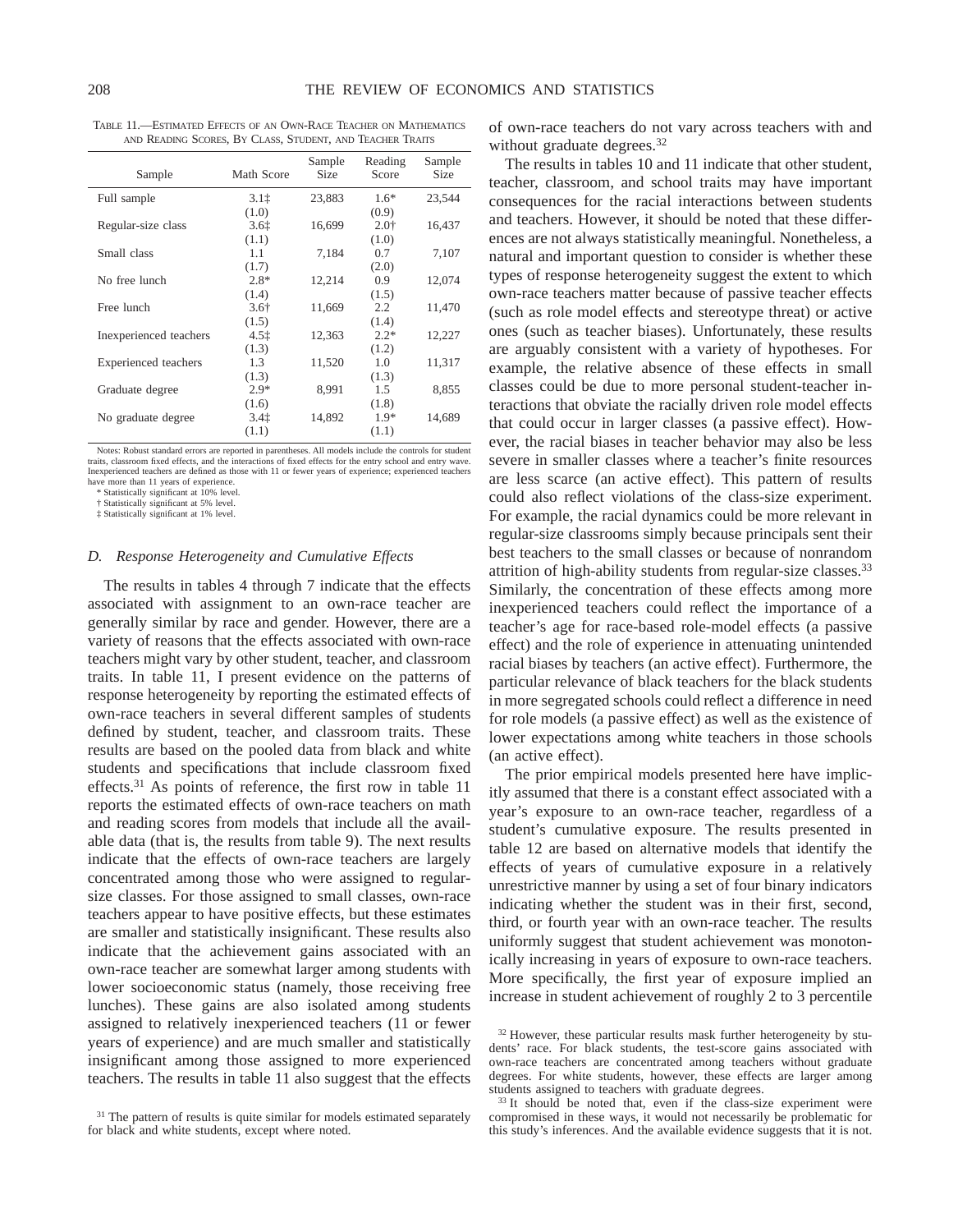|                                           |  |  | TABLE 12.—ESTIMATED EFFECTS OF CUMULATIVE YEARS WITH AN OWN-RACE |
|-------------------------------------------|--|--|------------------------------------------------------------------|
| TEACHER ON MATHEMATICS AND READING SCORES |  |  |                                                                  |

| Math Score<br>$(n = 23,833)$ | Reading Score<br>$(n = 23, 544)$ |
|------------------------------|----------------------------------|
| 2.91                         | 1.6†                             |
| (0.8)                        | (0.8)                            |
| 3.21                         | $1.8*$                           |
| (1.0)                        | (1.1)                            |
| 5.31                         | 4.81                             |
| (1.5)                        | (1.4)                            |
| 8.91                         | 8.21                             |
| (1.9)                        | (1.9)                            |
| .3840                        | .3812                            |
|                              |                                  |

Notes: Robust standard errors are reported in parentheses. All models include the controls for student traits, classroom fixed effects, and the interactions of fixed effects for the entry school and entry wave. \* Statistically significant at 10% level.

† Statistically significant at 5% level.

‡ Statistically significant at 1% level.

points. The gains implied by the second year of exposure were relatively small. However, the third and fourth year of exposure each implied additional increases in student achievement of roughly 2 to 3 percentile points. The hypotheses that the coefficients on these indicators are equal can be easily rejected. These results imply that exposure to an own-race teacher does not simply confer a fixed, onetime gain but rather can have additive effects on a student's achievement as they age.

## **VI. Conclusions**

Frequent recommendations for the aggressive recruitment of minority teachers have been motivated by the putative educational benefits for minority students. However, the available evidence that own-race teachers actually improve student achievement has at best been limited and qualified. As recent studies have recognized, it is difficult to make reliable inferences about this relationship, given the pervasive specification problems associated with standard observational data on educational outcomes and the absence of compelling natural experiments. It was suggested here that the Project STAR class-size experiment presents a unique opportunity to examine the putative educational benefits of own-race teachers in that it generated ostensibly random pairings of the students and teachers under study. This study presented such evaluations and found consistent evidence that there are rather large educational benefits for both black and white students from assignment to an own-race teacher in these early grades.

These results clearly provide novel support for the conventional assumption that recruiting minority teachers can generate important achievement gains among minority students. However, these results also suggest that one of the real and typically overlooked costs of such efforts may be a substantial reduction in the educational achievement of non-minority students. There are also several important caveats appropriate to considering the broader policy implications of this study's results. For example, these findings cannot, of course, speak directly to whether these effects

exist in regions outside of the Tennessee schools under study. These results also do not address the effects of own-race teachers on important long-term student outcomes such as educational attainment. Furthermore, there may also be a variety of general-equilibrium costs and benefits that are associated with aggressively recruiting minority teachers that this study does not identify (for example, reductions in quality, or improved socialization and training for all teachers).

But perhaps the most important caveat is that this study does not provide evidence on the exact mechanisms by which own-race teachers influence student achievement (that is, the various types of passive and active teacher effects). This gap in our knowledge is noteworthy for several reasons. In particular, a better understanding of the racial dynamics within classrooms could suggest policies and practices that improve upon current recommendations to recruit minority teachers more aggressively. More specifically, understanding the relative educational consequences of role-model effects, stereotype threat, and teacher biases could suggest new approaches that make teachers effective for all students regardless of race. Our limited understanding of the racial dynamics within classrooms is also relevant, for this study's results could be narrowly construed to suggest that an increased racial segregation of teachers and students should be promoted to improve the overall levels of educational achievement. Such a recommendation could be criticized not only on normative grounds, but also because it ignores the possibility of more balanced policies informed by an improved understanding of why the racial interactions between students and teachers matter for student outcomes. A more appropriate interpretation of this study's results is that it underscores the possibly sizable educational relevance of the racial dynamics between students and teachers as well as the need for a better understanding of what actually drives this phenomenon.

### **REFERENCES**

- Altonji, Joseph G., Todd E. Elder, and Christopher R. Taber, "Selection on Observed and Unobserved Variables: Assessing the Effectiveness of Catholic Schools," National Bureau of Economic Research working paper no. 7831 (2000).
- Ballou, Dale, "Pay for Performance in Public and Private Schools," *Economics of Education Review* 20:1 (2001), 51–61.
- Brandt, Richard M., "Teacher Evaluation for Career Ladder and Incentive Pay Programs," in D. L. Duke (Ed.), *Teacher Evaluation Policy: From Accountability to Professional Development* (Albany: State University of New York Press, 1995).
- Burtless, Gary (Ed.), *Does Money Matter? The Effect of School Resources on Student Achievement and Adult Success* (Washington, DC: Brookings Institution Press, 1996).
- Casteel, Clifton A., "Teacher-Student Interactions and Race in Integrated Classrooms," *Journal of Educational Research* 92 (1998), 115– 120.
- Cizek, Gregory J., "On the Limited Presence of African-American Teachers: An Assessment of Research, Synthesis and Policy Implications," *Review of Educational Research* 65:1 (1995), 78–92.
- Clewell, Beatriz C., and Ana Maria Villegas, "Introduction," *Education and Urban Society* 31:1 (1998), 3–17.